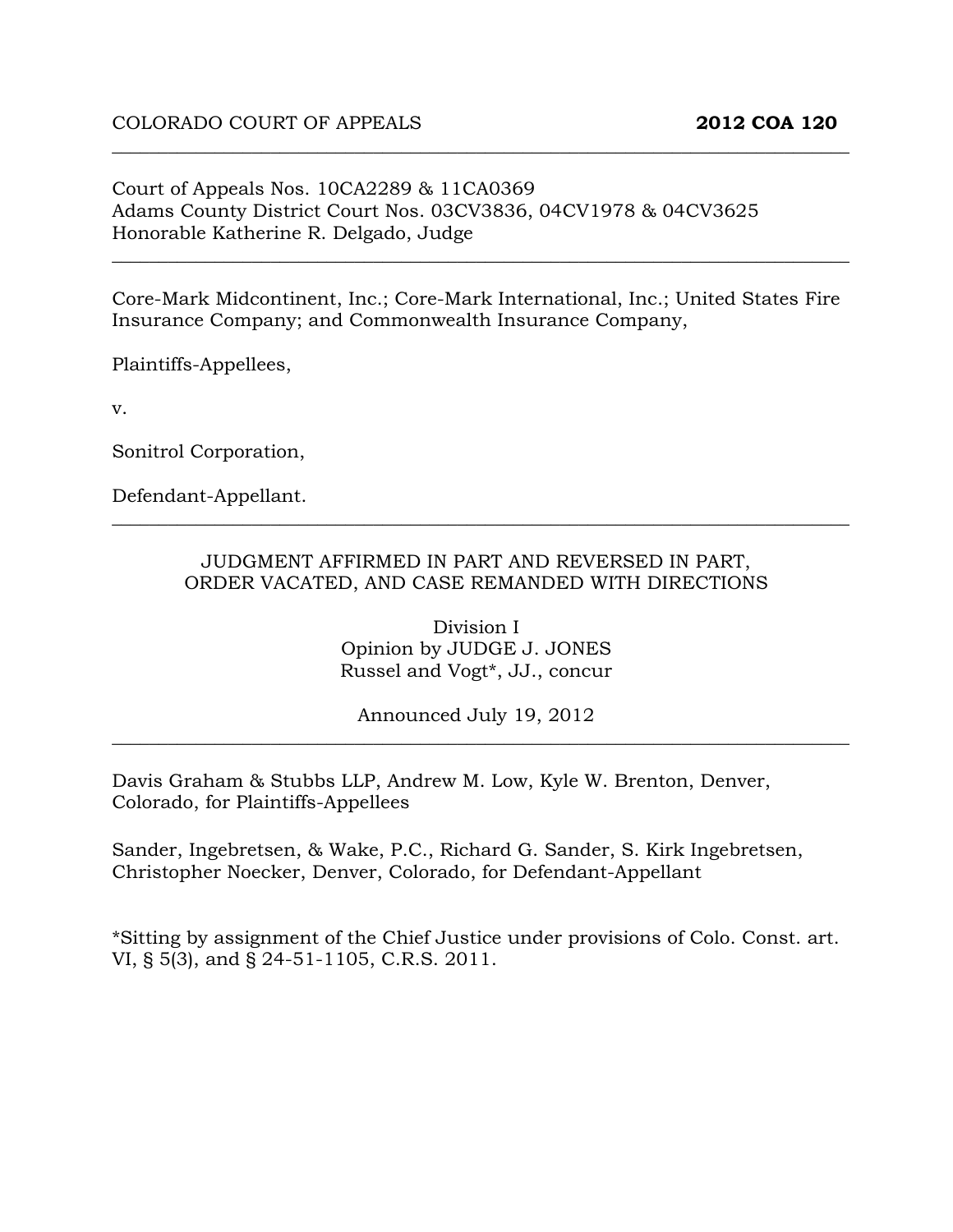¶1 Defendant, Sonitrol Corporation, appeals the judgment entered against it after a jury trial on the breach of contract claims of plaintiffs, Core-Mark International, Inc. and its wholly owned subsidiary, Core-Mark Midcontinent, Inc. (collectively, Core-Mark); and Core-Mark's casualty insurers, United States Fire Insurance Company and Commonwealth Insurance Company (collectively, the Insurers). It also appeals the district court's award of costs based on that judgment. We affirm the judgment as to liability, reverse the judgment as to damages, vacate the costs award, and remand the case for a new trial on damages.

## I. Background

¶2 Sonitrol and Core-Mark contracted to have Sonitrol install and monitor a burglar alarm system at one of Core-Mark's warehouses. Section 12.C of the contract purported to limit Sonitrol's liability as follows:

> [CORE-MARK] UNDERSTANDS AND AGREES THAT IF [SONITROL] SHOULD BE FOUND LIABLE FOR ANY LOSS OR DAMAGES DUE FROM A FAILURE TO PERFORM ANY OF ITS OBLIGATIONS OR A FAILURE OF THE EQUIPMENT TO PROPERLY OPERATE, [SONITROL]'S LIABILITY SHALL BE LIMITED TO A SUM EQUAL TO THE TOTAL OF ONE-HALF YEAR'S MONITORING PAYMENTS, OR FIVE HUNDRED DOLLARS (\$500) WHICHEVER IS THE LESSER, AND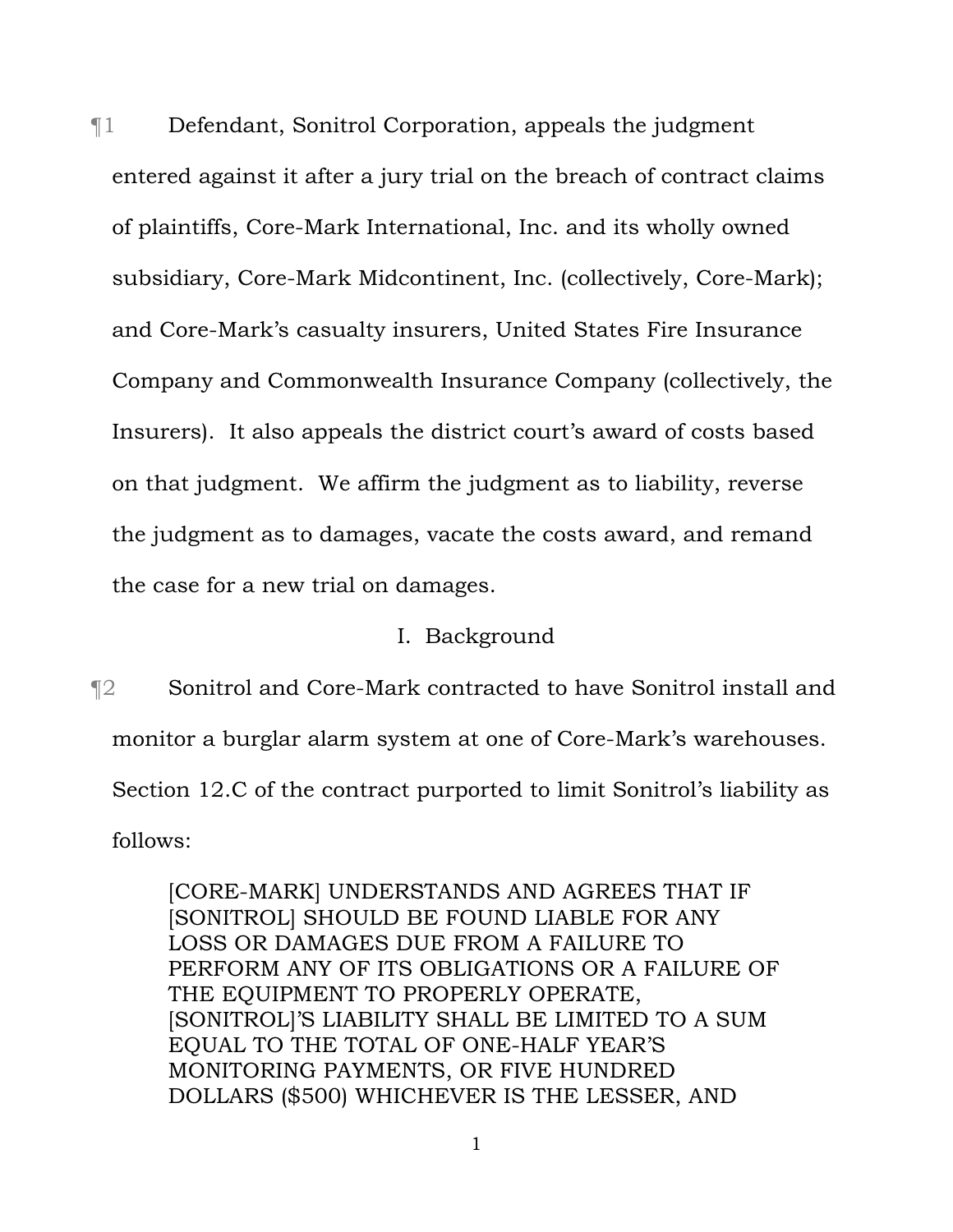THIS LIABILITY SHALL BE EXCLUSIVE AND SHALL APPLY IF LOSS OR DAMAGE, IRRESPECTIVE OF CAUSE OR ORIGIN, RESULTS DIRECTLY OR INDIRECTLY TO PERSONS OR PROPERTY FROM PERFORMANCE OR NON-PERFORMANCE OF ANY OF [SONITROL]'S OBLIGATIONS OR FROM NEGLIGENCE, ACTIVE OR OTHERWISE, OF [SONITROL], ITS EMPLOYEES OR AGENTS.

- ¶3 In December 2002, Sonitrol failed to detect or to respond to a burglary at the warehouse. One of the burglars, David Ottersberg, started a fire in the warehouse that effectively destroyed the building and its contents.
- ¶4 Core-Mark recovered part of its losses from the Insurers, and it then sued Sonitrol to recover its uninsured losses. The Insurers separately sued Sonitrol in a subrogation action to recover the insured losses. Both plaintiffs asserted tort and breach of contract claims. The cases were consolidated.
- ¶5 Sonitrol moved to dismiss the tort claims based on the economic loss rule and, as relevant here, moved for summary judgment on the breach of contract claims to the extent those claims sought damages in excess of those permitted under Section 12.C of the contract. The district court granted both motions. Core-Mark and the Insurers then voluntarily dismissed the breach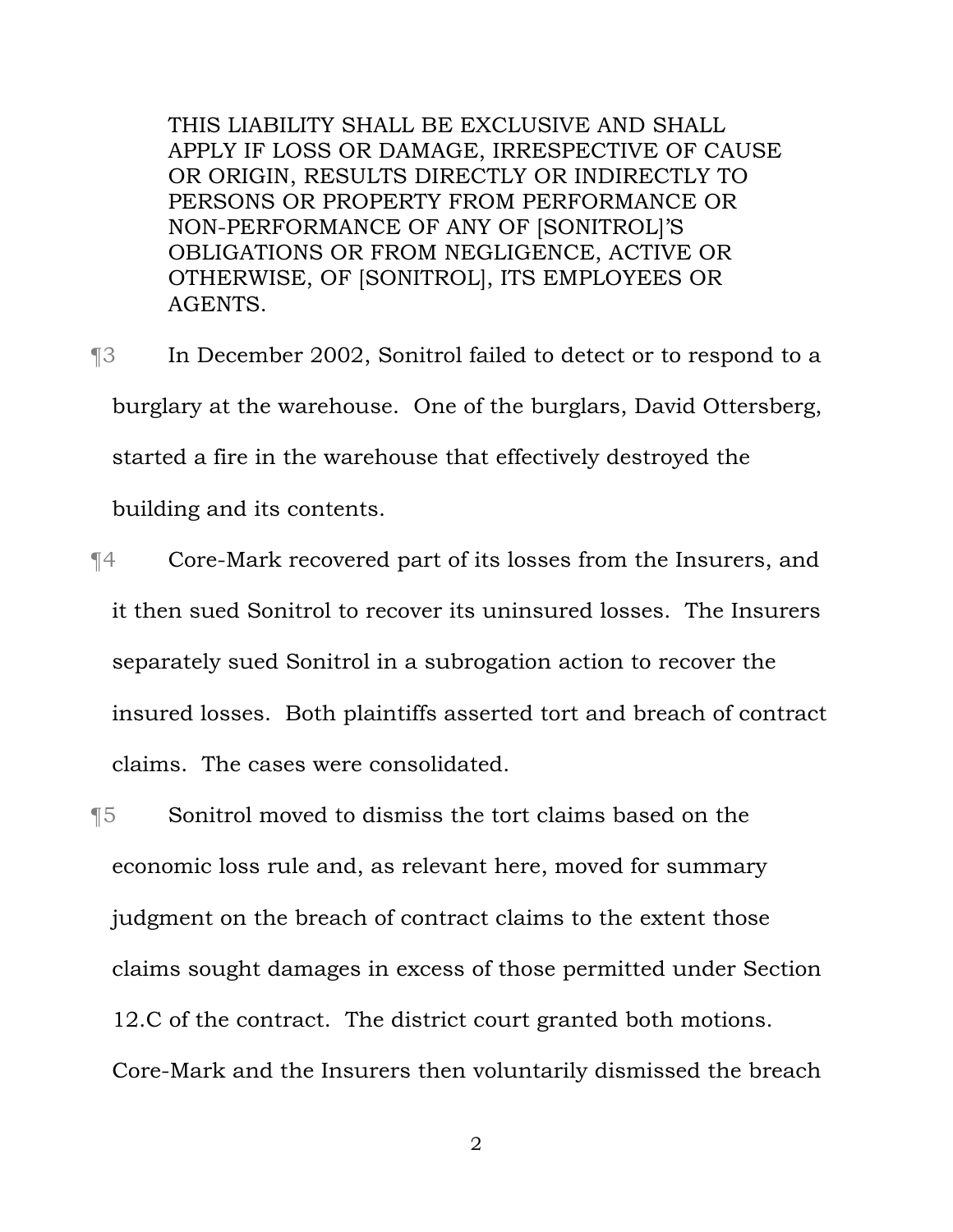of contract claims to the extent the court had not previously dismissed them.

¶6 On appeal, a division of this court affirmed the dismissal of the tort claims, but held that the district court had erred by determining that Sonitrol's claims for willful and wanton breach of contract were subject to the limitation of liability in Section 12.C. *United States Fire Ins. Co. v. Sonitrol Mgmt. Corp.*, 192 P.3d 543, 548-49 (Colo. App. 2008) (*Sonitrol I*). Because there was a genuine issue of material fact as to whether Sonitrol's actions were willful and wanton, the division reversed the summary judgment on the breach of contract claims and remanded the case for further proceedings. *Id.* at 549-50.

¶7 On remand, a jury found in plaintiffs' favor on their claims for willful and wanton breach of contract and willful and wanton breach of the contractual duty of good faith and fair dealing, and awarded Core-Mark \$7,348,732 and the Insurers \$10,965,777.1

<sup>&</sup>lt;sup>1</sup> The district court added prejudgment interest to the awards and entered judgment in the amounts of \$15,589,964 for Core-Mark and \$17,490,255 for the Insurers.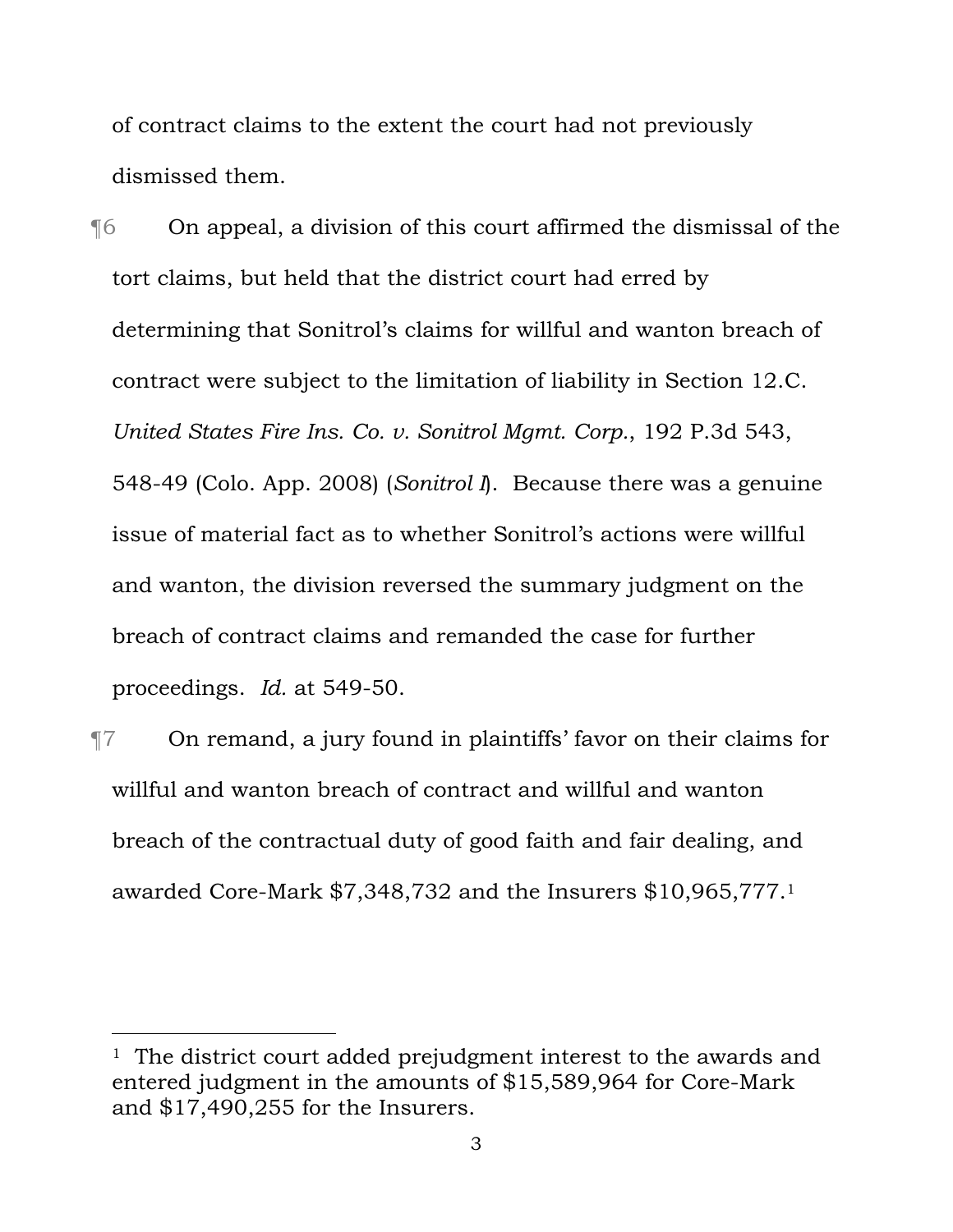#### II. Discussion

¶8 On appeal, Sonitrol contends that the division in *Sonitrol I* erred by ruling that a limitation of liability provision like that here is not enforceable where a party has committed a willful and wanton breach of contract. It also contends that the district court erred on remand by refusing to allow Sonitrol's expert witnesses to testify and by striking Sonitrol's designation of Mr. Ottersberg as a nonparty at fault. We reject Sonitrol's contentions regarding the decision in *Sonitrol I* and Mr. Ottersberg. However, we agree with Sonitrol that the district court abused its discretion by refusing to allow its experts to testify, and conclude that the error was not harmless.

## A. Enforceability of Liability Limitation Provision

#### 1. Law of the Case

- ¶9 Before reaching the merits of Sonitrol's contention, we must consider whether it is appropriate for us to reexamine the prior division's ruling.
- ¶10 When an appellate court rules on an issue in a case, that ruling becomes the law of the case. *People v. Roybal*, 672 P.2d 1003, 1005 (Colo. 1983); *Ferrel v. Colo. Dep't of Corr.*, 179 P.3d 178,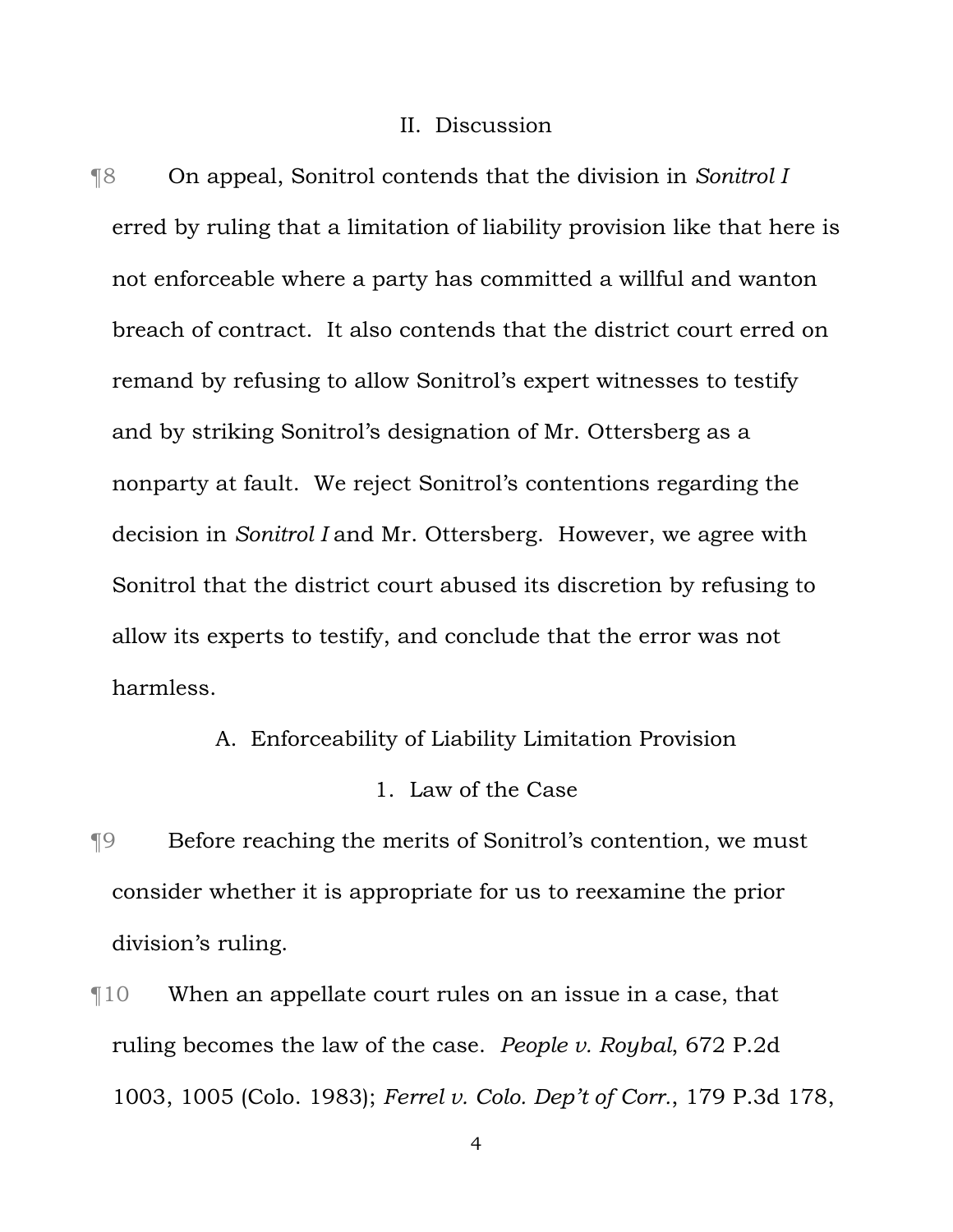184 (Colo. App. 2007). The law of the case doctrine generally requires a court to follow its prior relevant rulings in the case. *Giampapa v. Am. Family Mut. Ins. Co.*, 64 P.3d 230, 243 (Colo. 2003). However, the doctrine "is merely discretionary when applied to a court's power to reconsider its own prior rulings."*Id.*; *see also Christianson v. Colt Indus. Operating Corp.*, 486 U.S. 800, 817 (1988) ("[T]he law-of-the-case doctrine 'merely expresses the practice of courts generally to refuse to reopen what has been decided, [and is] not a limit to their power.' . . . A court has the power to revisit prior decisions of its own or of a coordinate court in any circumstance, although as a rule courts should be loathe to do so in the absence of extraordinary circumstances . . . ." (citation omitted) (quoting in part *Messinger v. Anderson*, 225 U.S. 436, 444 (1912))). Thus, a division of this court may review another division's ruling in the same case where "the previous decision is no longer sound because of changed conditions or law, or legal or factual error, or if the prior decision would result in manifest injustice." *Vashone-Caruso v. Suthers*, 29 P.3d 339, 342 (Colo. App. 2001); *accord Saint John's Church in the Wilderness v. Scott*, 2012 COA 72, ¶ 9; *see also Giampapa*, 64 P.3d at 243.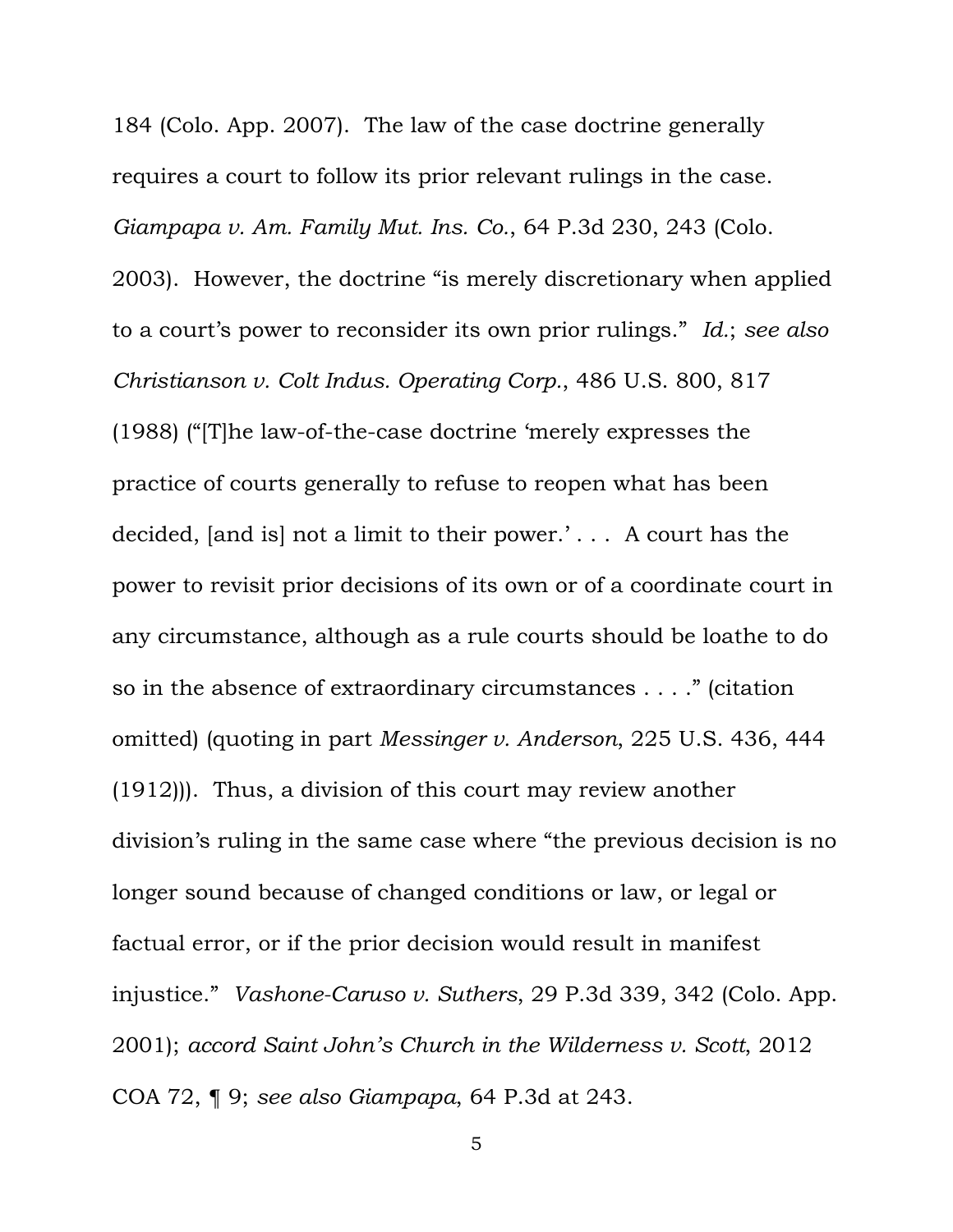¶11 Here, Sonitrol contends that the *Sonitrol I* division's ruling was legal error and resulted in manifest injustice. Specifically, Sonitrol argues that the prior division's ruling ignored the distinction between tort and contract claims and failed to consider numerous decisions from other jurisdictions enforcing limitation of liability clauses such as the one at issue here. Because legal error is an exception to the law of the case doctrine, and because the law in this particular area involves relatively subtle, but nonetheless meaningful, distinctions that are sometimes misunderstood, we choose to reach the merits of Sonitrol's contention.2

## 2. Analysis

¶12 Sonitrol does not challenge the sufficiency of the evidence of willful and wanton breach of contract.<sup>3</sup> It does, however, challenge the award of damages by asking us to revisit the division's holding in *Sonitrol I* that a limitation of liability provision is not enforceable to limit the damages recoverable for willful and wanton breach of

i

<sup>2</sup> We emphasize that a party's mere assertion of legal error does not *require* a division of this court to revisit another division's prior ruling. As noted, whether to do so is a matter entrusted to the division's discretion.

<sup>3</sup> The evidence of this conduct is described in *Sonitrol I*, 192 P.3d at 546.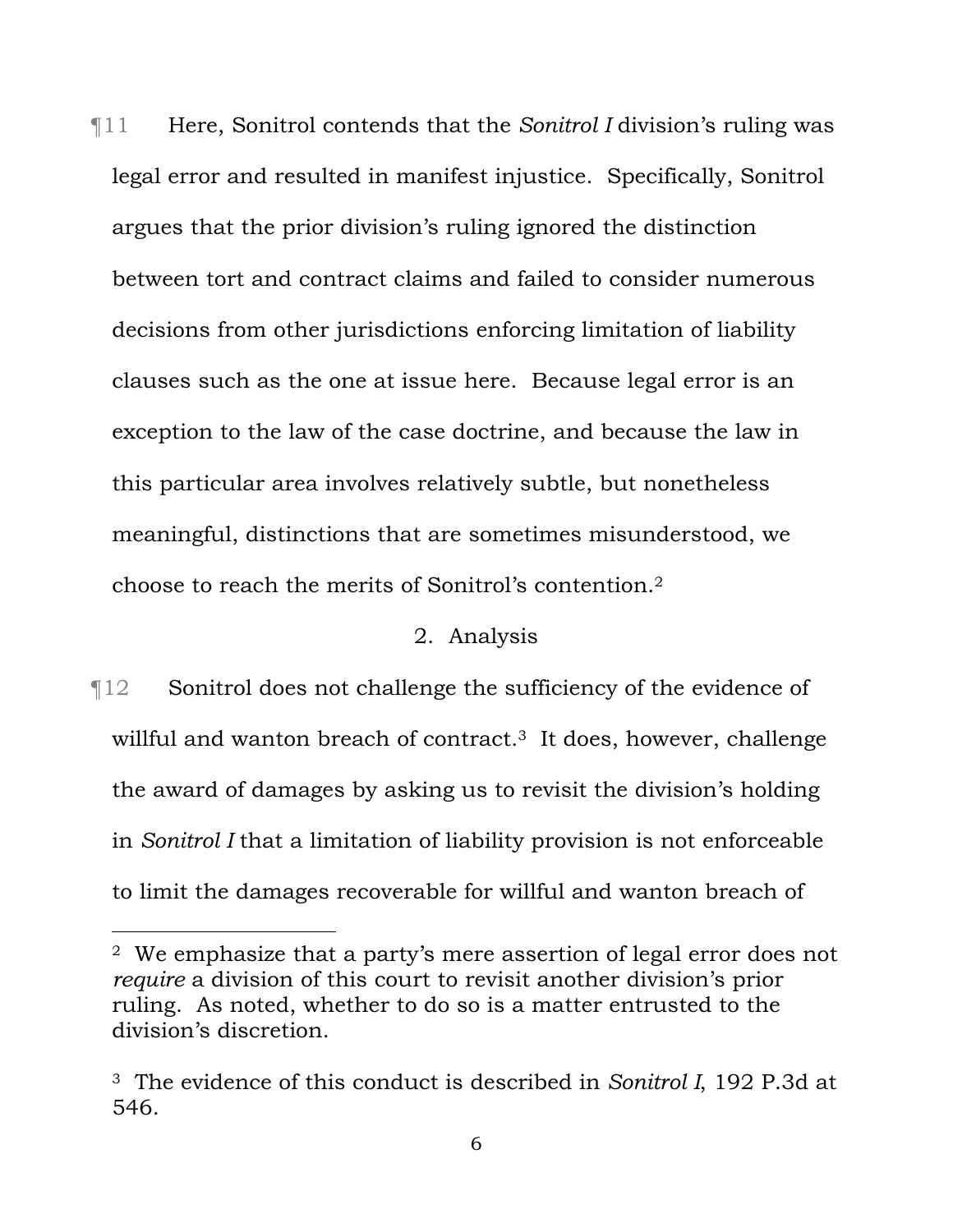contract.

¶13 A limitation of liability provision is generally enforceable because it represents the parties' bargained-for agreement regarding allocation of risks and costs in the event of a breach or other failure of the contemplated transaction. *Metropolitan Life Ins. Co. v. Noble Lowndes Int'l, Inc.*, 643 N.E.2d 504, 507 (N.Y. 1994); *see Town of Alma v. AZCO Constr., Inc.*, 10 P.3d 1256, 1262 (Colo. 2000) ("Contract law is intended to enforce the expectancy interests created by the parties' promises so that they can allocate risks and costs during their bargaining."); Restatement (Second) of Contracts § 195 cmt. a (1981). As with other contract provisions, however, a limitation of liability provision is not enforceable if, for example, it is contrary to public policy or unconscionable. *See Rhino Fund, LLLP v. Hutchins*, 215 P.3d 1186, 1191 (Colo. App. 2008) (exculpatory clause); *see also Meyerstein v. City of Aspen*, \_\_\_ P.3d \_\_\_, \_\_\_, 2011 WL 915747, \*4 (Colo. App. No. 09CA1651, Mar. 17, 2011) (a contract provision that violates public policy is void).

¶14 Courts in other jurisdictions have routinely upheld limitation of liability provisions in contracts for the installation and servicing of burglar alarm systems, even in actions premised on system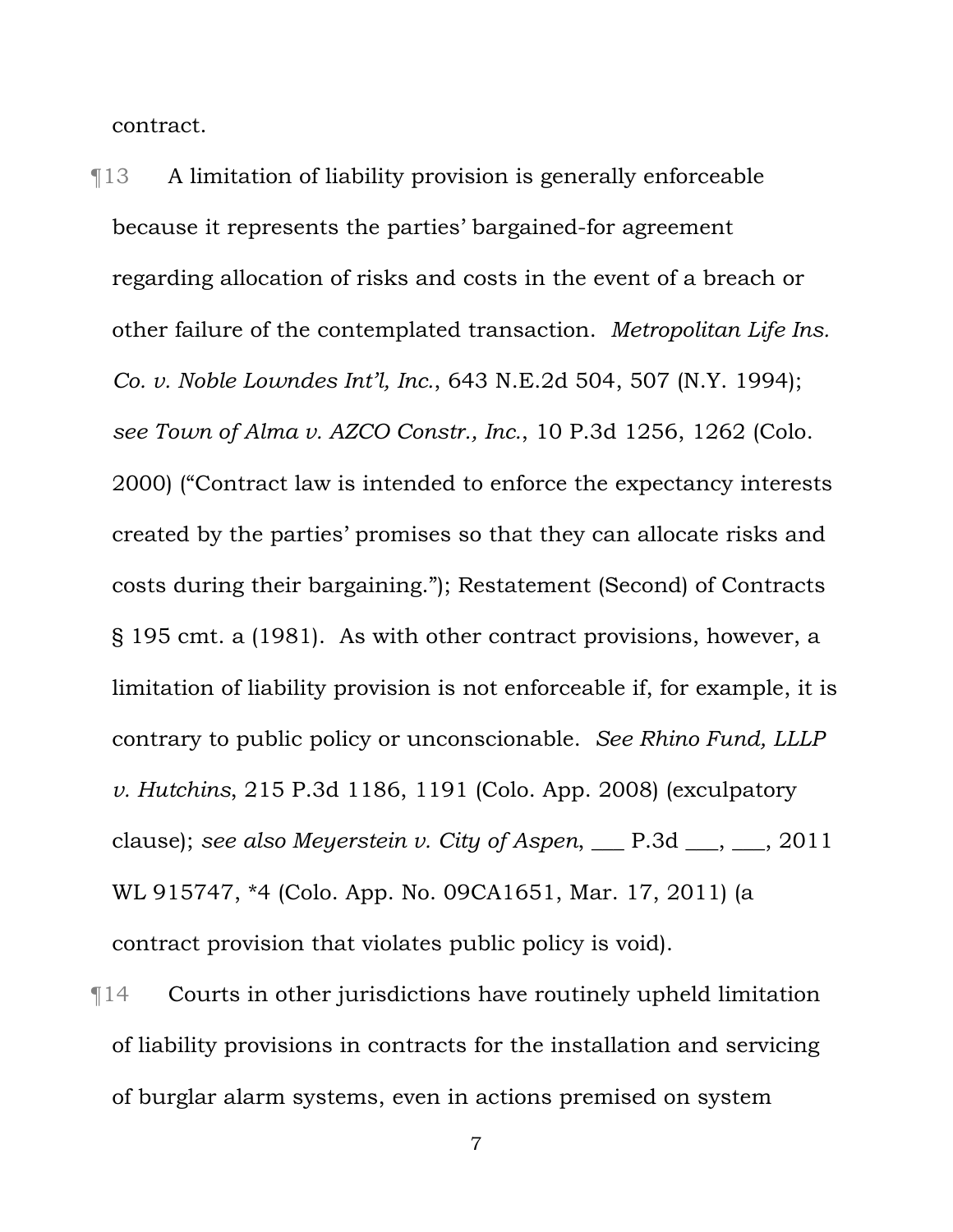failure. *See, e.g.*, *Leon's Bakery, Inc. v. Grinnell Corp.*, 990 F.2d 44, 48 (2d Cir. 1993) (applying Connecticut law) (collecting cases); *E.H. Ashley & Co., Inc. v. Wells Fargo Alarm Servs.*, 907 F.2d 1274, 1278 (1st Cir. 1990) (applying Rhode Island law) ("Courts . . . have repeatedly upheld limitation of liability clauses in burglar alarm service contracts against allegations that they are violative of public policy or unconscionable."); *see also University Hills Beauty Academy, Inc. v. Mountain States Tel. & Tel. Co.*, 38 Colo. App. 194, 196, 554 P.2d 723, 725 (1976) (a limitation of liability provision in a services contract is generally valid if it was fairly made and the breaching party has no duty to the public). The courts reason that

"[m]ost persons, especially operators of business establishments, carry insurance for loss due to various types of crime. Presumptively insurance companies who issue such policies base their premiums on their assessment of the value of the property and the vulnerability of the premises. No reasonable person could expect that the provider of an alarm service would, for a fee unrelated to the value of the property, undertake to provide an identical type [of] coverage should the alarm fail to prevent a crime."

*Leon's Bakery*, 990 F.2d at 48-49 (quoting *Guthrie v. Am. Protection Indus.*, 206 Cal. Rptr. 834, 836 (Cal. Ct. App. 1984)); *accord Rassa v. Rollins Protective Servs. Co.*, 30 F. Supp. 2d 538, 545 (D. Md.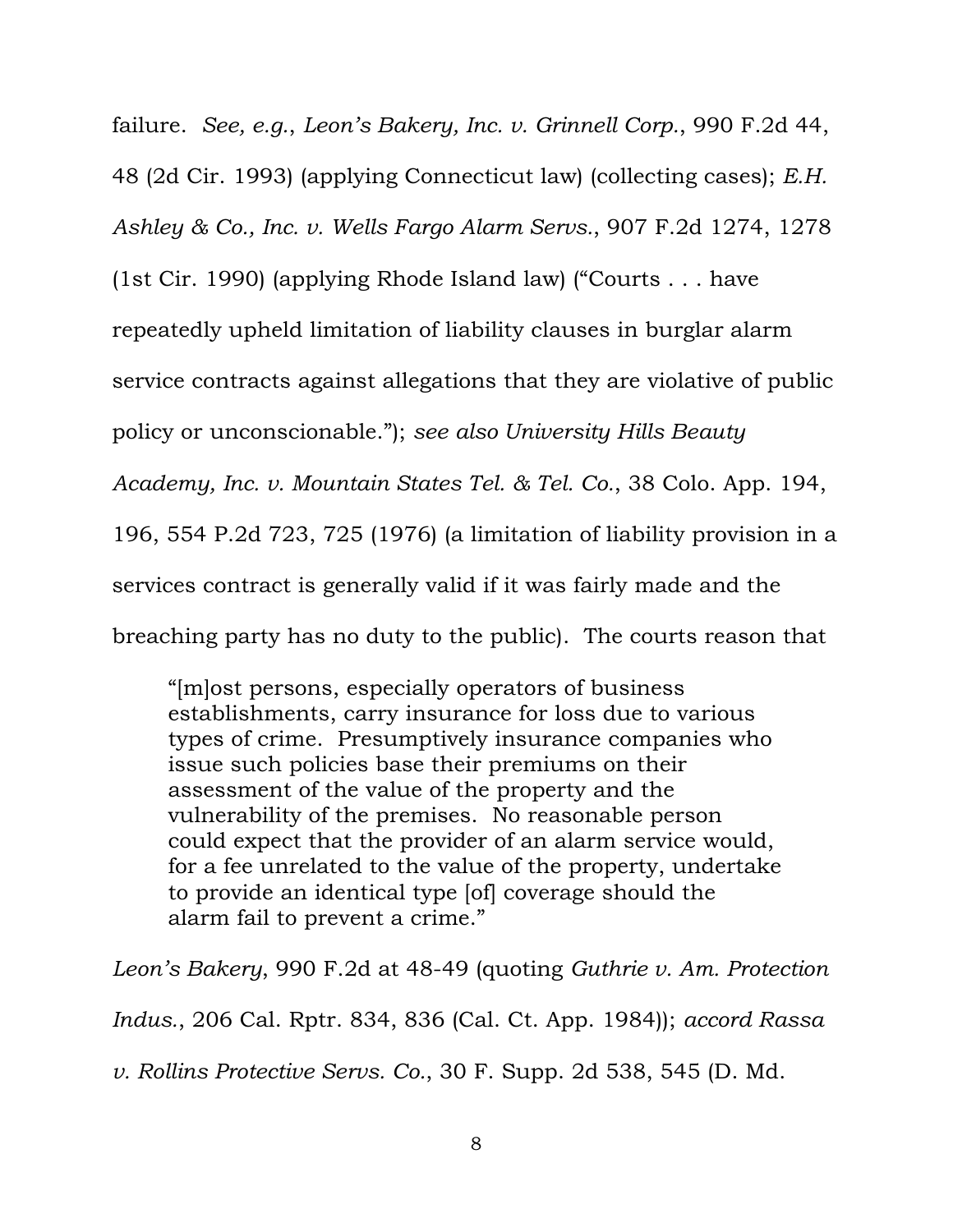1998) ("'It would be unreasonable to expect appellant to assume the responsibilities arising under a burglary insurance policy upon payment of . . . th[e] nominal [monthly burglar alarm services] fee.'" (quoting *Vallance & Co. v. De Anda*, 595 S.W.2d 587, 590 (Tex. Civ. App. 1980))). Rather, because the probability a burglary will occur and the potential loss the property owner may suffer depend largely on the value of the property the owner chooses to retain on the guarded premises, courts consider the owner best able to determine what amount of insurance is necessary and to negotiate an appropriate insurance rate. *Leon's Bakery*, 990 F.2d at 48-49; *E.H. Ashley*, 907 F.2d at 1278-79; *Ostalkiewicz v. Guardian Alarm,* 520 A.2d 563, 565-66 (R.I. 1987).4 Were an alarm service provider not permitted to limit its liability, it effectively would become an insurer

i

<sup>4</sup> Indeed, Section 12.A of the contract here provides: It is understood and agreed by the parties that [Sonitrol] is not an insurer and that insurance, if any, covering personal injury and property loss or damages on [Core-Mark]'s premises shall be obtained by [Core-Mark], at [Core-Mark]'s sole expense; . . . [and] that [Sonitrol] makes no guarantee, representation or warranty including any implied warranty of merchantability or fitness for particular purpose that the system or service supplied will avert or prevent occurrences or the consequences therefrom which the system or service is intended to detect or avert . . . .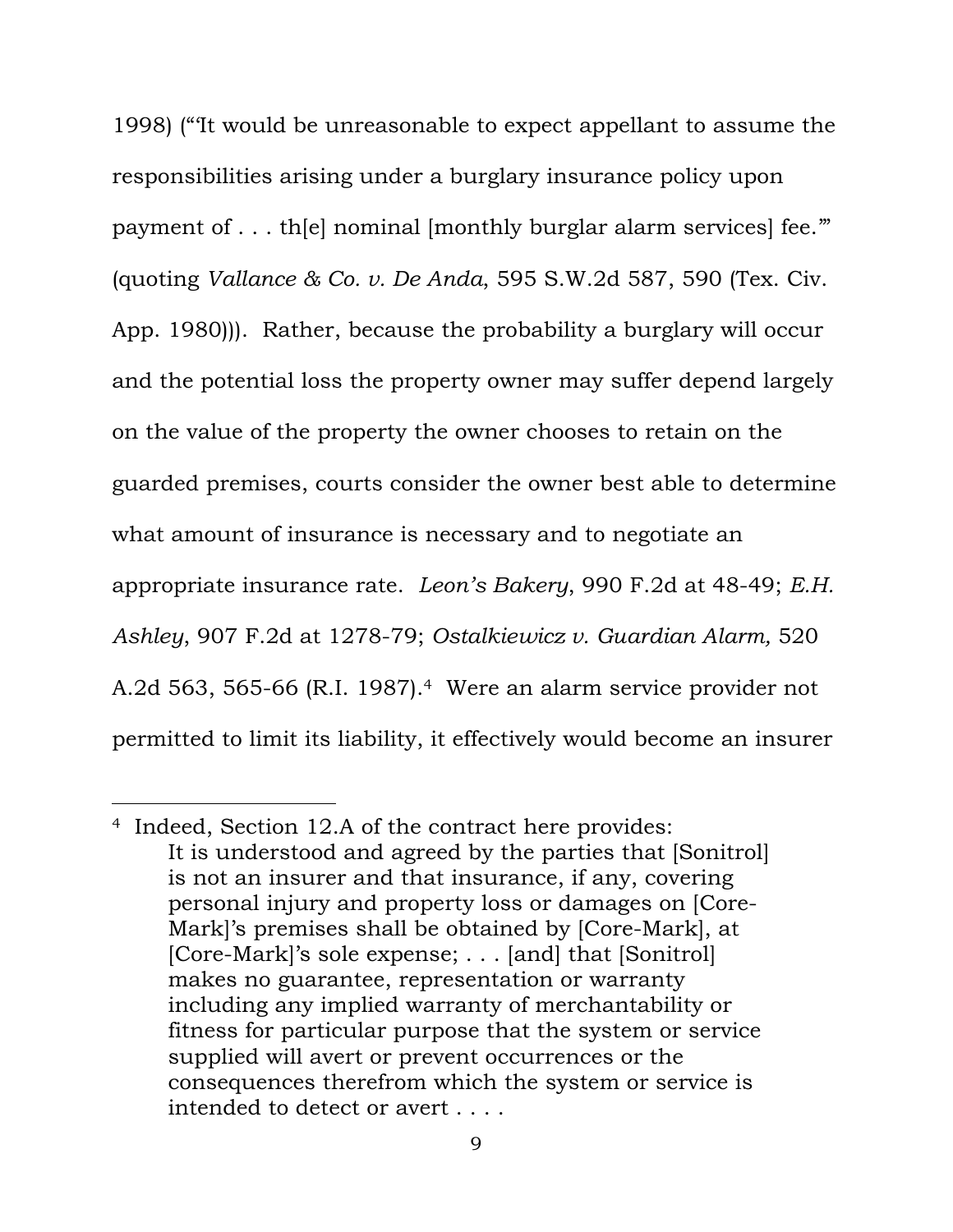of the property, and might be discouraged from providing the service or be unable to provide it at an affordable price. *Leon's Bakery*, 990 F.2d at 49; *Champion Home Builders Co. v. ADT Sec. Servs., Inc.*, 179 F. Supp. 2d 16, 23-24 (N.D.N.Y. 2001) (applying New York law).

¶15 Though a limitation of liability provision in a burglar alarm system contract is thus generally enforceable, courts in other jurisdictions have recognized certain exceptions. One exception is that such a provision does not apply to conduct that is willful and wanton. *E.g.*, *ADT Sec. Servs., Inc. v. Swenson*, 276 F.R.D. 278, 301 (D. Minn. 2011) (applying Minnesota law); *Fed. Ins. Co. v. Honeywell, Inc.*, 641 F. Supp. 1560, 1562 (S.D.N.Y. 1986) (applying New York law). This exception often is applied where the willful and wanton conduct is pled in the context of a tort claim. *E.g.*, *Morgan Co. v. Minnesota Mining & Mfg. Co.*, 246 N.W.2d 443, 447-48 (Minn. 1976). But a number of courts also have applied the exception to claims of willful and wanton breach of contract. *Honeywell, Inc. v. Ruby Tuesday, Inc.*, 43 F. Supp. 2d 1074, 1079-80 (D. Minn. 1999) (applying Alabama and Minnesota law) (because an exculpatory clause cannot release a party from liability for willful or wanton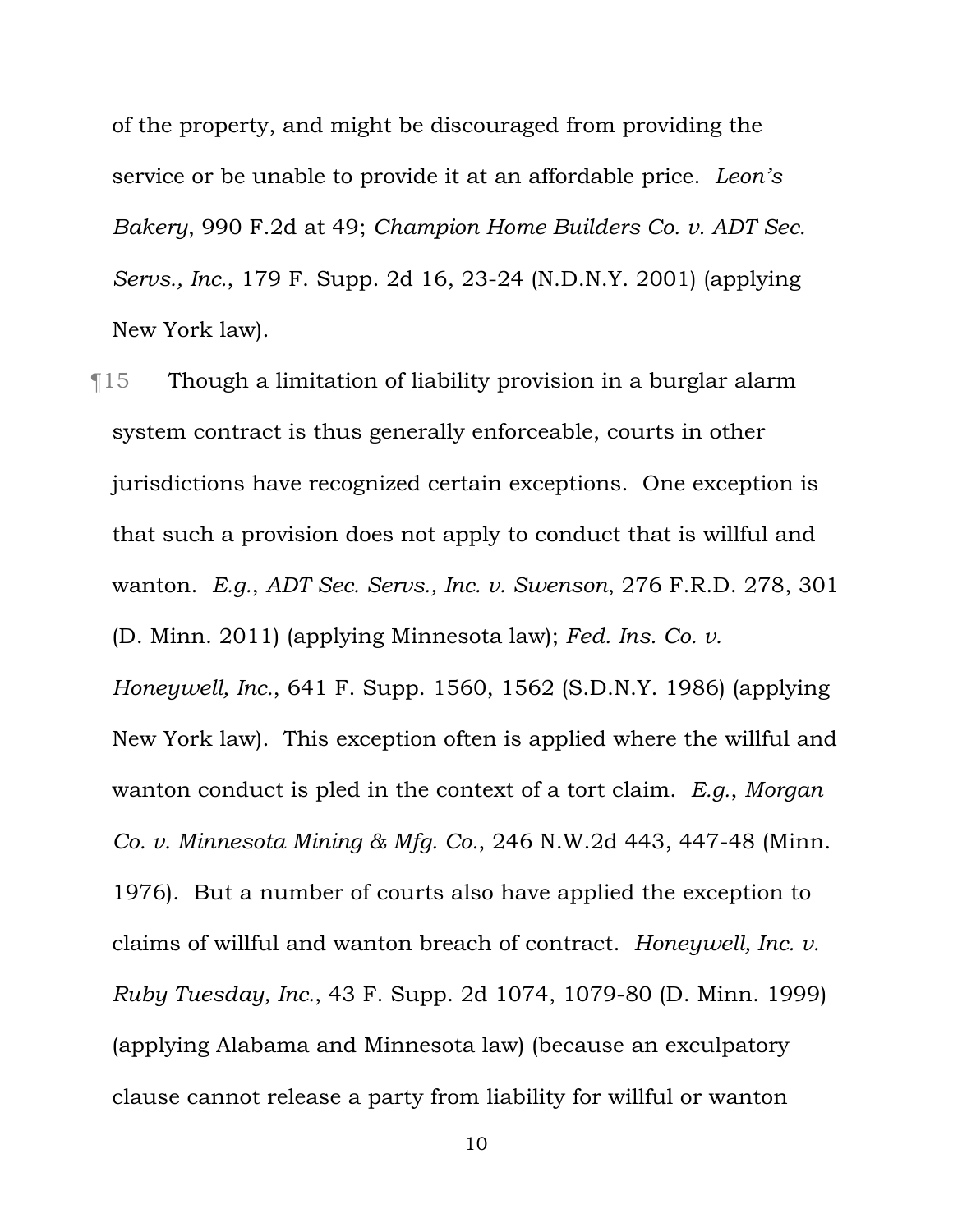acts, a limitation of liability clause also does not apply to such acts); *Lenny's, Inc. v. Allied Sign Erectors, Inc.*, 318 S.E.2d 140, 142 (Ga. Ct. App. 1984); *see Campmor, Inc. v. Brulant, LLC*, 2011 WL 2745922, \*6 (D.N.J. No. 09-5465 (WHW), July 12, 2011) (unpublished opinion) (applying Ohio law) (a limitation of liability provision will be upheld "'so long as the party invoking the provision has not committed a wil[l]ful or reckless breach'" (quoting *Nahra v. Honeywell, Inc.*, 892 F. Supp. 962, 969-70 (N.D. Ohio 1995))); *cf. Onconome, Inc. v. University of Pittsburgh*, 2010 WL 1133425, \*3 (W.D. Pa. No. 09cv1195, Mar. 23, 2010) (unpublished memorandum opinion and order) (applying Pennsylvania law) (applying exception to breach of a research contract); *AGIP Petroleum Co., Inc. v. Gulf Island Fabrication, Inc.*, 920 F. Supp. 1330, 1345 (S.D. Tex. 1996) (applying Louisiana law) (product fabrication agreement); *Hosiery Corp. of Am., Inc. v. Int'l Data Processing, Inc.*, 1991 WL 30015, \*12-13 (D.N.J. No. Civ. A. 89-115, Feb. 28, 1991) (unpublished opinion) (applying New Jersey law) (exculpatory clause does not apply to a willful and wanton breach of contract claim; concluding that the distinction between willful and wanton breach of contract and tort claims was irrelevant to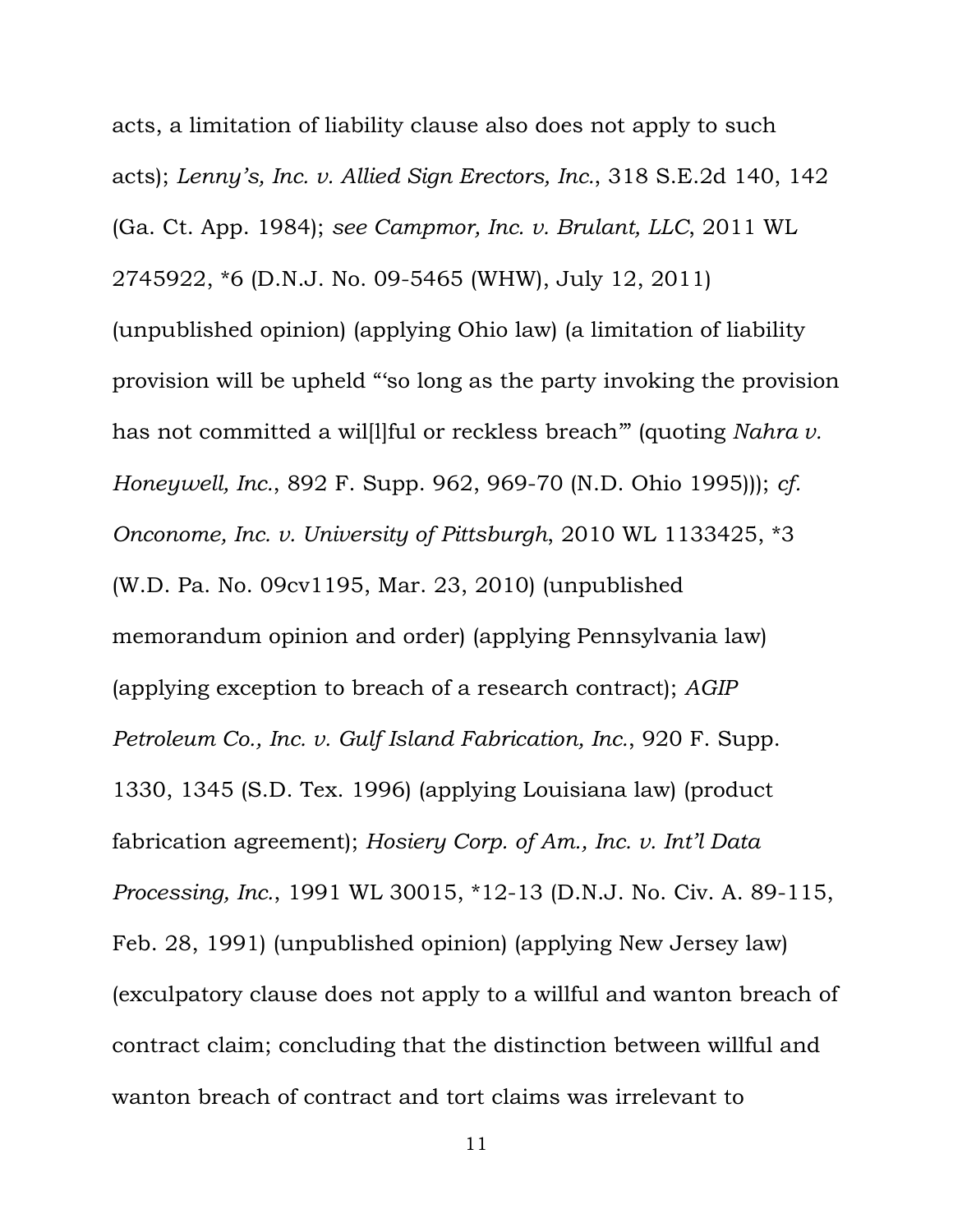determining whether the exculpatory clause applied); *Southworth & McGill, P.A. v. S. Bell Tel. & Tel. Co.*, 580 So. 2d 628, 633-34 (Fla. Dist. Ct. App. 1991) (exculpatory clause in a telephone directory contract); *but see Rent-All Shops, Inc. v. Bellsouth Adver. & Publ'g Corp.*, 849 F.2d 606, 1988 WL 60581, \*1-2 (4th Cir. No. 87-1119, Mar. 11, 1988) (unpublished table opinion) (per curiam) (applying South Carolina law) (affirming without explanation the district court's rejection of the argument that a willful breach of contract barred enforcement of a limitation of liability clause in part because the clause was voidable only for unconscionability); *LDCircuit, LLC v. Sprint Commc'ns Co., L.P.*, 364 F. Supp. 2d 1246, 1258 (D. Kan. 2005) (applying Kansas law) (the rule that a provision limiting liability for willful or wanton conduct is unenforceable applies only to tort claims; whether the provision is enforceable in a breach of contract action depends on whether the provision is "fairly and knowingly entered into and not illegal, unconscionable, or contrary to public policy").5

<sup>5</sup> Some courts have analogously held that a limitation of liability provision is inapplicable to claims of gross negligence. *See* Marjorie A. Shields, Annotation, *Validity, Construction, and Application of Exculpatory and Limitation of Liability Clauses in Burglary, Fire, and*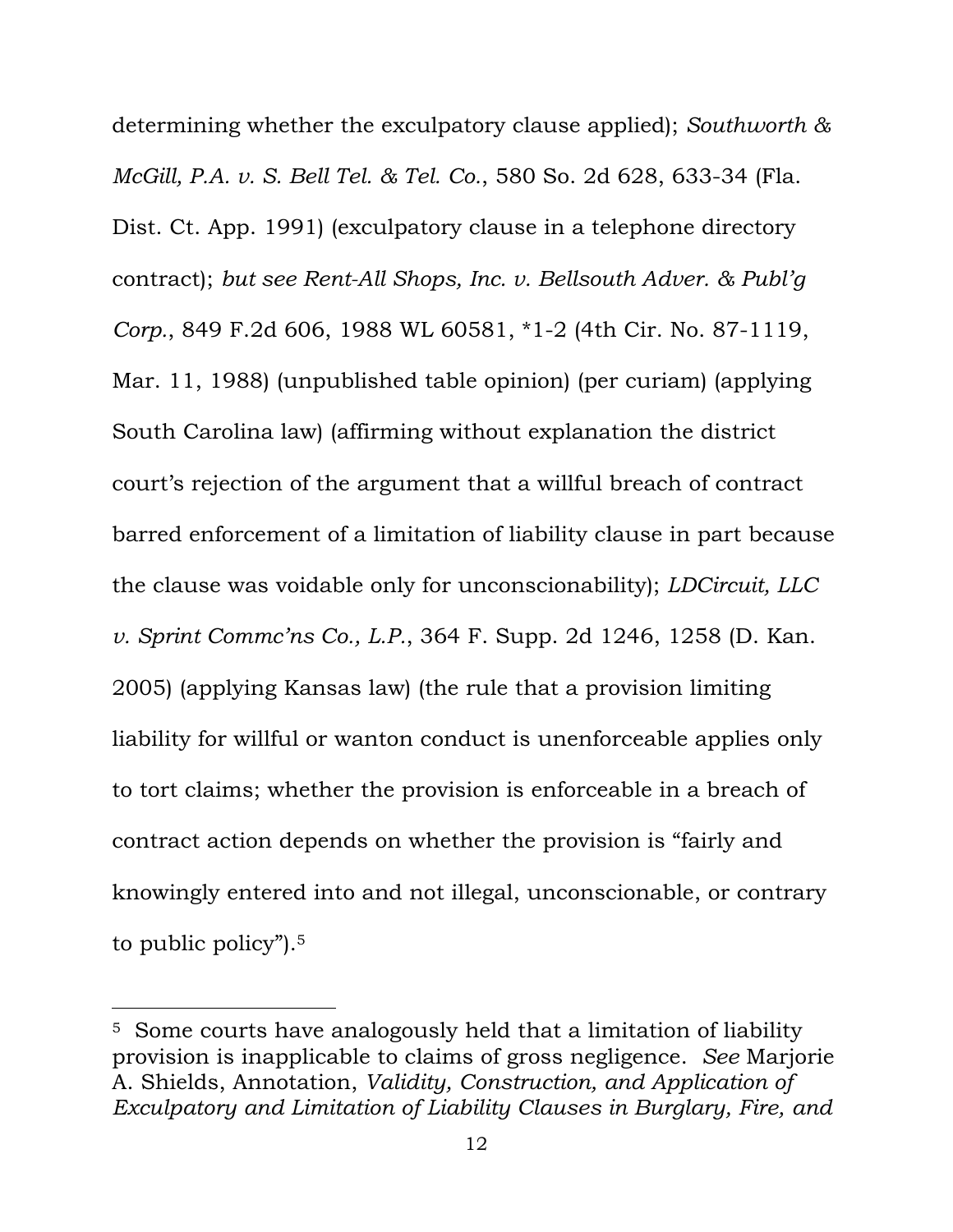¶16 The reason for refusing to allow limits on liability for a willful and wanton breach of contract concerns the nature of that conduct. "Willful and wanton conduct is purposeful conduct committed recklessly that exhibits an intent consciously to disregard the safety of others. Such conduct extends beyond mere unreasonableness." *Forman v. Brown*, 944 P.2d 559, 564 (Colo. App. 1996) (citing *Terror Mining Co., Inc. v. Roter*, 866 P.2d 929, 933 (Colo. 1994)); *see also New Light Co., Inc. v. Wells Fargo Alarm Servs.*, 525 N.W.2d 25, 30 (Neb. 1994); *Tessler & Son, Inc. v. Sonitrol Sec. Sys. of N. New Jersey, Inc.*, 497 A.2d 530, 533 (N.J. Super. Ct. App. Div. 1985); *Metropolitan Life Ins. Co. v. Noble Lowndes Int'l, Inc.*, 600 N.Y.S.2d 212, 216 (N.Y. App. Div. 1993), *aff'd*, 643 N.E.2d 504 (N.Y. 1994); *cf.* § 13-21-102(1)(b), C.R.S. 2011 (defining willful and wanton conduct for purposes of awarding exemplary damages in a tort action). Because of the egregiously wrongful nature of the conduct,

*Other Home and Business Monitoring Service Contracts*, 36 A.L.R.6th 305, § 14 (2008) (collecting cases). Core-Mark pled a claim for gross negligence in its initial complaint, but the district court dismissed that claim, and Core-Mark tried only its willful and wanton breach of contract claims. Core-Mark has not appealed the dismissal of its gross negligence claim. Thus, to the extent Core-Mark suggests that the limitation of liability clause does not apply here because Sonitrol's actions were grossly negligent, we conclude that it has abandoned this argument.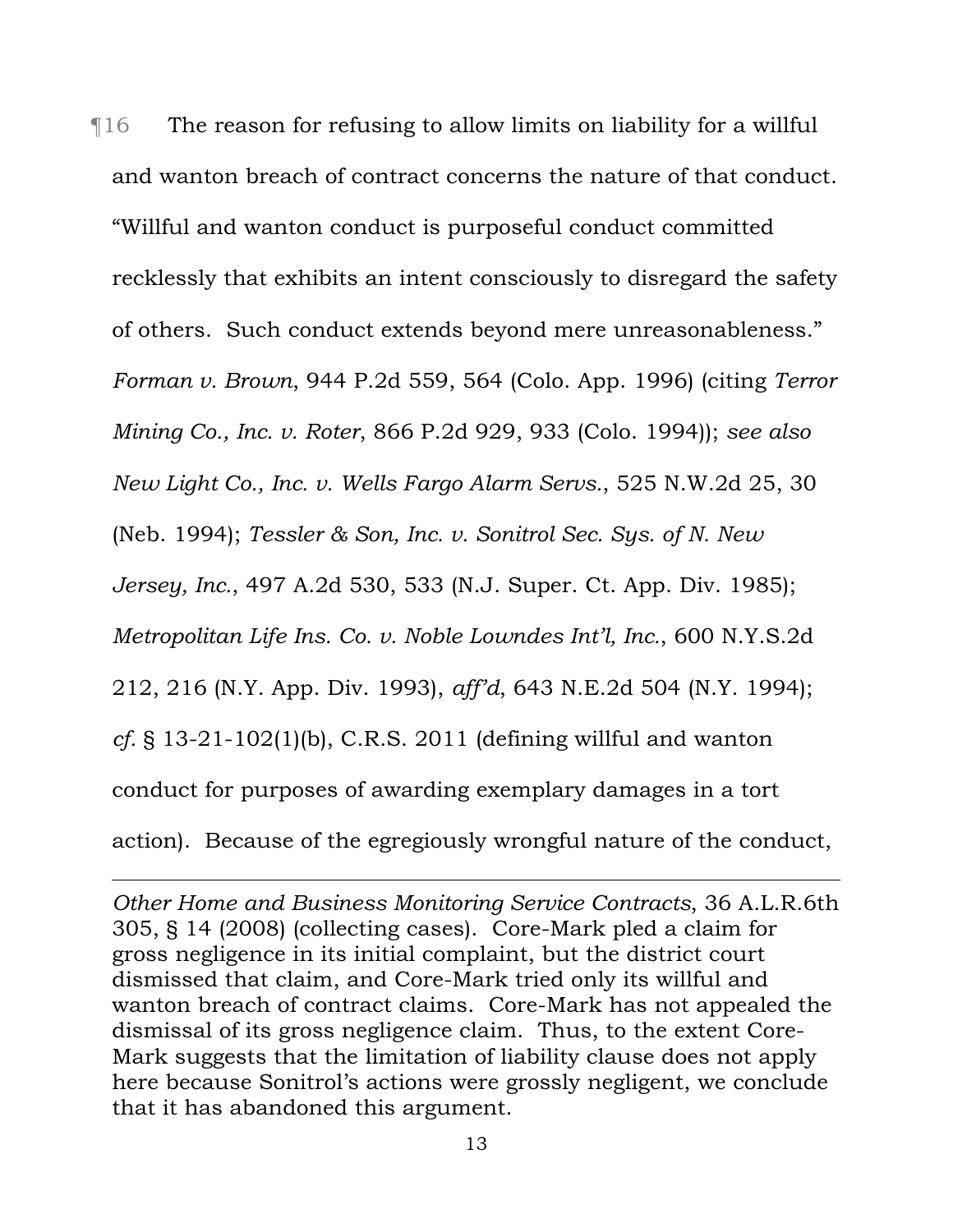enforcing a limitation of liability provision to shield a party from the consequences of such conduct is deemed to be contrary to public policy. *See New Light Co.*, 525 N.W.2d at 30-31 (balancing the right to contract freely against the interest in protecting the public, and concluding that a provision insulating a party from damages caused by its willful and wanton conduct is against public policy because such reckless conduct has a tendency to be injurious to the public); *see also Tide Natural Gas Storage I, L.P. v. Falcon Gas Storage Co., Inc.*, 2011 WL 4526517, \*6 (S.D.N.Y. No. 10 Civ. 5821, Sept. 29, 2011) (unpublished opinion and order) (applying New York law). Moreover, limiting liability for "[a] willful failure to monitor th[e] system or a deliberate disregard of a contractual duty would not be consistent with the intended protection service set forth in the contract." *Carriage Meat Co., Inc. v. Honeywell, Inc.*, 442 So. 2d 796, 798 (La. Ct. App. 1983) (concluding that an exculpatory clause would not shield the defendant "if personnel failed to notify [the] plaintiff during many hours of the alarm's being triggered"; considering a tort action).

¶17 We reject Sonitrol's contention that refusing to enforce a limitation of liability provision in the context of a claim for willful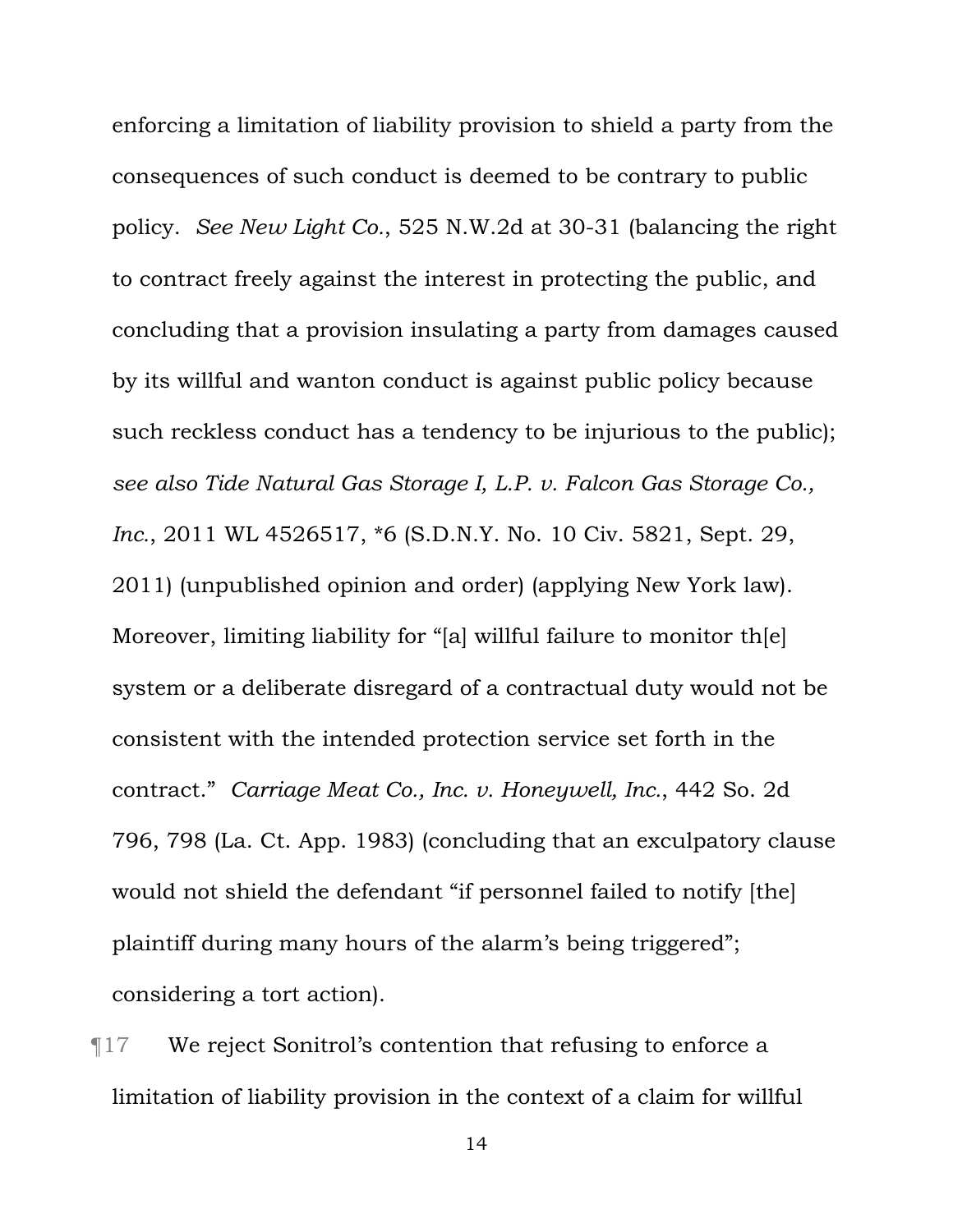and wanton breach of contract improperly blurs the distinction between tort and contract law.

 $\P$ 18 It is true that the concept of liability for willful and wanton conduct arises most frequently in the context of tort law. *E.g.*, *Pham v. State Farm Mut. Auto. Ins. Co.*, 70 P.3d 567, 571 (Colo. App. 2003) (claim for willful and wanton breach of an insurance contract is a tort claim); *Metropolitan Life Ins. Co.*, 600 N.Y.S.2d at 216. However, the rule that a contract provision is void if it is contrary to public policy is well-established. *F.D.I.C. v. Am. Cas. Co.*, 843 P.2d 1285, 1290 (Colo. 1992); *see Equitex, Inc. v. Ungar*, 60 P.3d 746, 750 (Colo. App. 2002). And numerous Colorado appellate decisions have held that a contract provision relieving a party from liability for its own willful and wanton conduct is against public policy. *Constable v. Northglenn, LLC*, 248 P.3d 714, 716-17 (Colo. 2011) (public policy precludes agreements indemnifying a party for damages resulting from its own intentional or willful wrongful acts); *Jones v. Dressel*, 623 P.2d 370, 376 (Colo. 1981) ("in no event will [an exculpatory] agreement provide a shield against a claim for willful and wanton negligence"); *Rhino Fund*, 215 P.3d at 1191 (most courts will not enforce exculpatory or limiting provisions that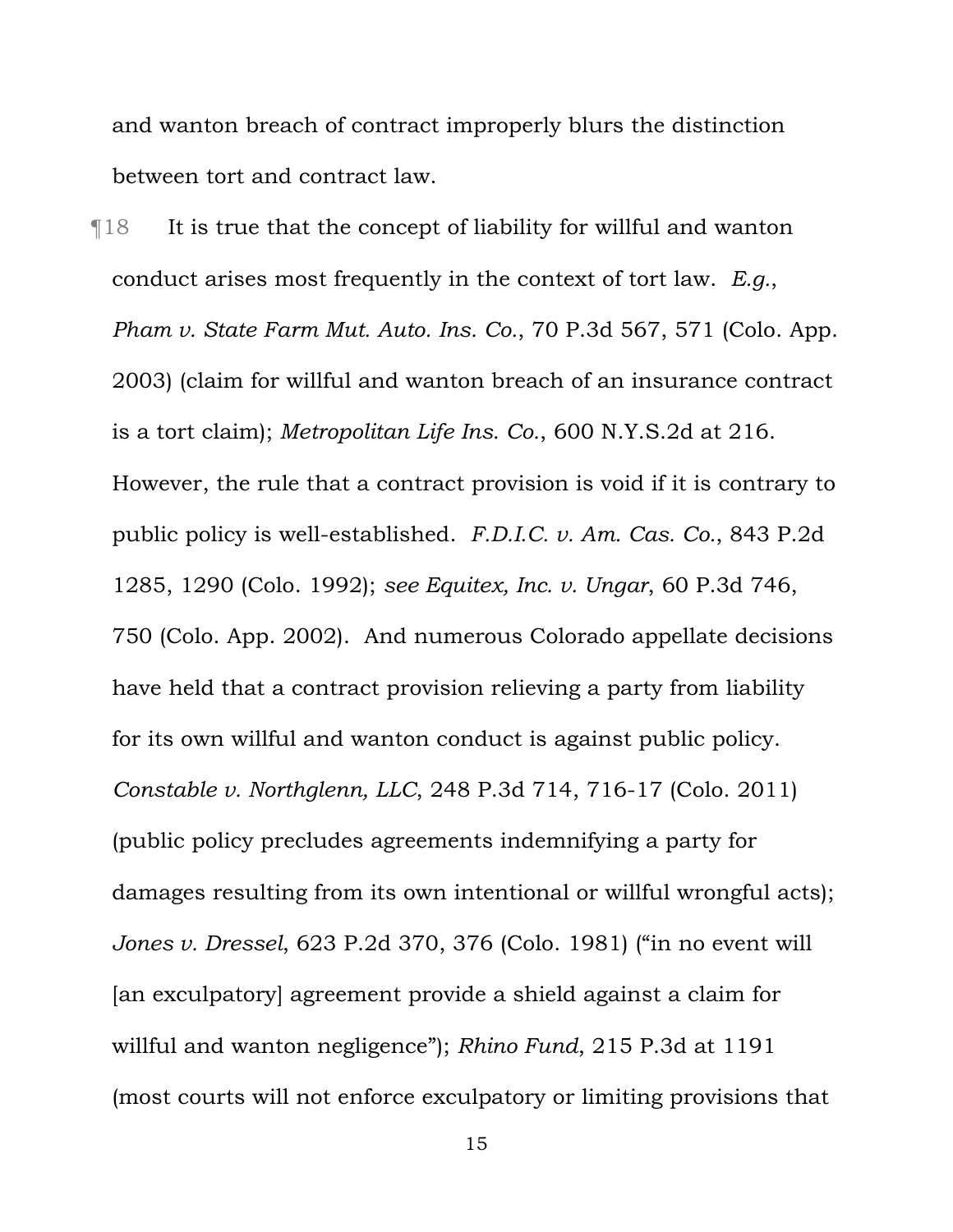"purport to relieve parties from their own willful, wanton, reckless, or intentional conduct"); *Barker v. Colo. Region-Sports Car Club of Am., Inc.*, 35 Colo. App. 73, 80, 532 P.2d 372, 377 (1974) (same as *Jones*).

¶19 Further, and in any event, Colorado recognizes an action for willful and wanton breach of contract, and permits a party to recover noneconomic damages<sup>6</sup> in such an action, even outside of the insurance context. *See Decker v. Browning-Ferris Indus. of Colo., Inc.*, 931 P.2d 436, 447-48 (Colo. 1997) (willful and wanton breach of an employment contract); *Denver Publ'g Co. v. Kirk*, 729 P.2d 1004, 1009 (Colo. App. 1986) (newspaper distribution agreement), *abrogated on other grounds by Mortg. Fin., Inc. v. Podleski*, 742 P.2d 900 (Colo. 1987); *Smith v. Hoyer*, 697 P.2d 761, 764 (Colo. App. 1984) (loan agreement); *see also Giampapa*, 64 P.3d at 238-40 (discussing the history and basis for the rule that noneconomic damages are awardable for a willful and wanton breach of contract).7 This theory of recovery does not sound in tort

<sup>6</sup> Exemplary damages, however, are not recoverable. *Mortg. Fin., Inc. v. Podleski,* 742 P.2d 900, 902-05 (Colo. 1987).

<sup>7</sup> Though, as Sonitrol points out, section 13-21-102.5(6)(a)(I),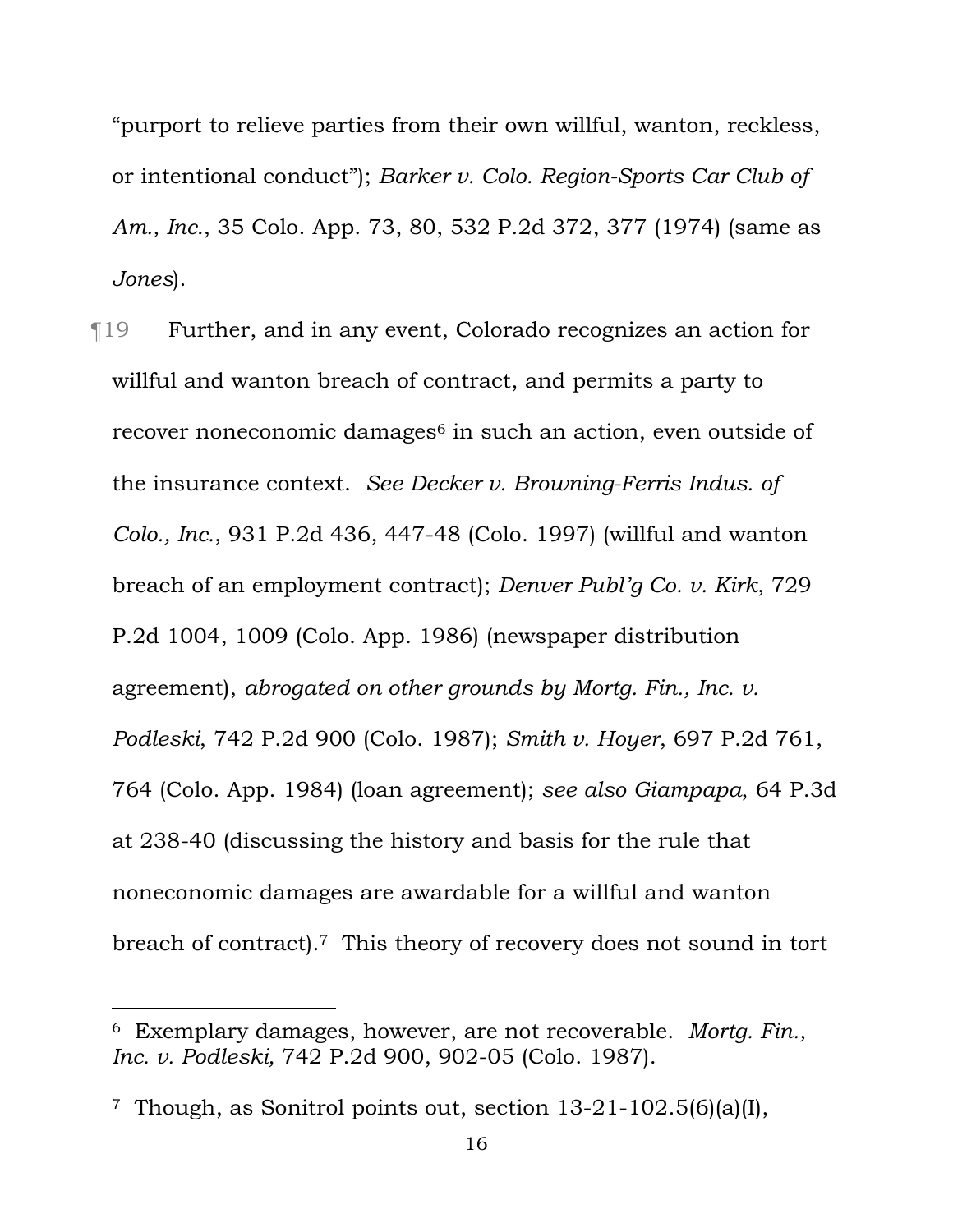but instead "adhere[s] to basic contract law principles." *Giampapa*, 64 P.3d at 240.

¶20 Therefore, we conclude that the division's ruling in *Sonitrol I* was correct.

# B. Expert Testimony

# 1. Background

 $\P$ 21 Before trial, Sonitrol deposed or obtained the reports of three persons whom it intended to call as expert witnesses to testify concerning Core-Mark's alleged storage of an excessive amount of hazardous, flammable liquids in the warehouse and its alleged failure to store those liquids safely.

# ¶22 Carroll Pruitt, an architect, opined in his report that:

- Core-Mark had stored a windshield washer concentrate in the warehouse that was 99.8 percent methanol;
- though the applicable building and fire codes permitted no more than 120 gallons of that type of product to be stored in the warehouse (as it was configured before the fire), Core-

C.R.S. 2011, now limits the circumstances in which noneconomic damages are awardable for willful and wanton breach of contract, it does not limit the types of contracts as to which a party may seek recovery for a willful and wanton breach of contract.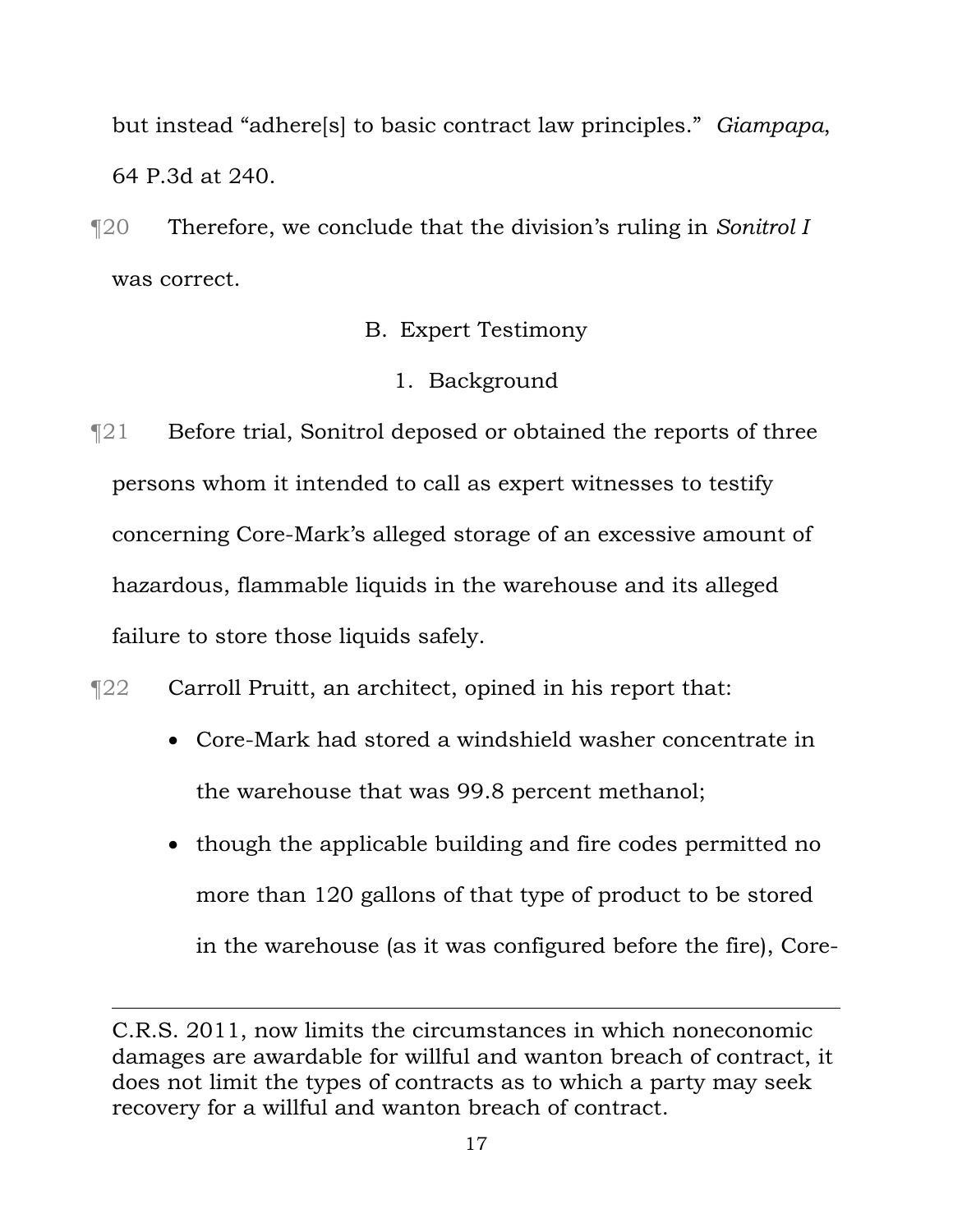Mark had stored more than 3,000 gallons there;

- the fire code required that certain containment measures be taken to store properly the volume of that class of liquid Core-Mark had chosen to store at the site, and those measures had not been taken;
- a memorandum (which Core-Mark later introduced at trial) by an assistant fire marshall who had investigated the fire opining that storage of the flammable materials at the warehouse did not violate the fire code was incorrect; and
- the failure to comply with the building and fire codes was "a significant contributing factor to the fire loss."8

# ¶23 Ron Coker, a fire protection engineer, elaborated further on the alleged noncompliance with the fire code.9 He also opined that the noncompliance was a "significant contributing factor[] to the fire

<sup>8</sup> Mr. Pruitt also noted that the product safety report for the product recommended a foam-based suppression system because water is ineffective to stop fires involving that product (the warehouse had a water-based system). The court allowed Sonitrol to introduce the product safety report at trial.

<sup>9</sup> Specifically, Mr. Coker said in his report that for the volume of hazardous liquid at issue, the fire code required (1) a liquid storage room, which the warehouse did not have; and (2) a sprinkler system designed to provide a greater density of water per square foot than the one in place at the warehouse.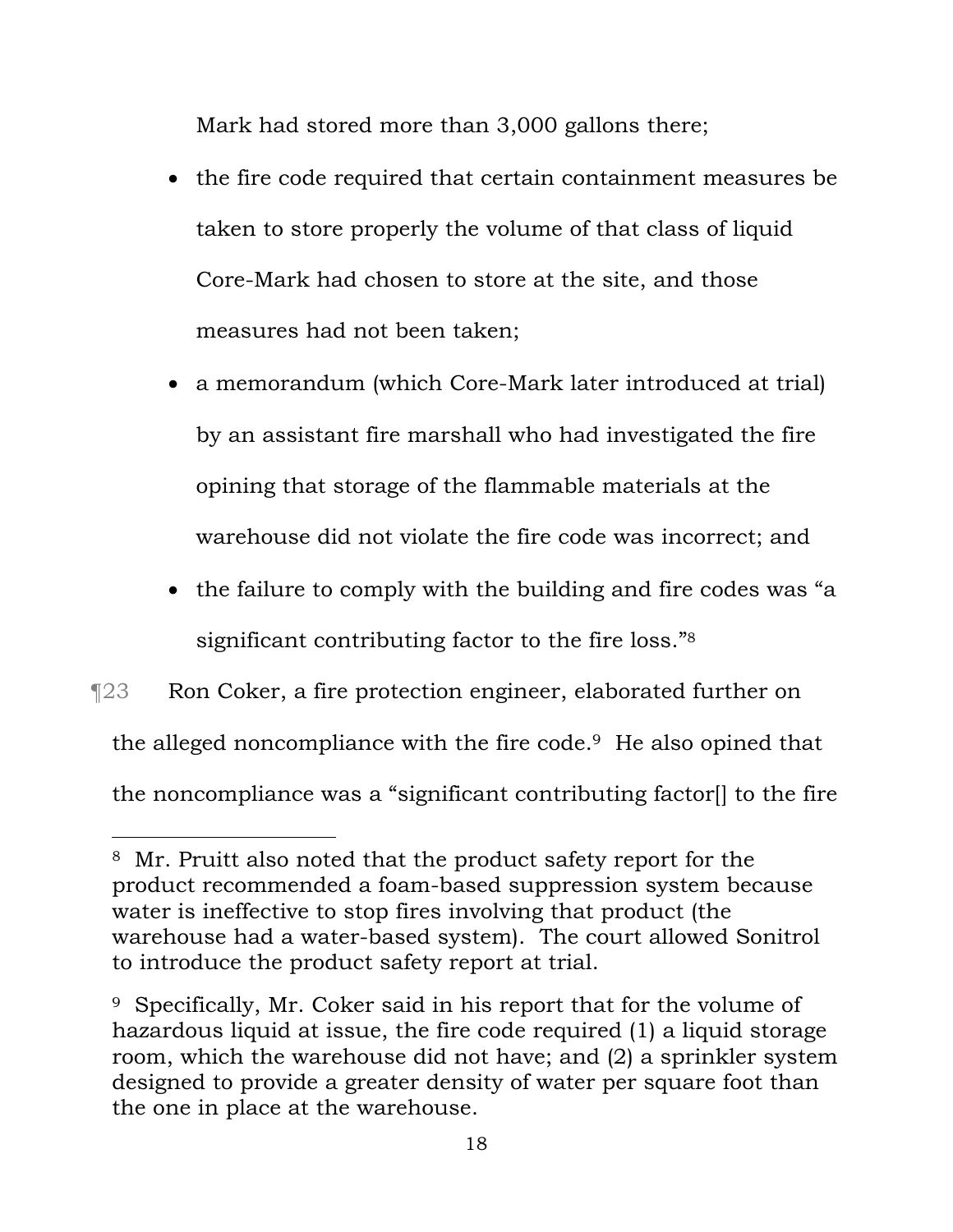loss."

i<br>Li

¶24 Finally, Marshall Littleton, an expert in fire and explosives investigation, testified in his deposition, in relevant part, that:

- based on his discussion with a fire protection engineer, he had concluded that the warehouse's sprinkler system was designed for noncombustible items;
- the inadequate sprinkler system, combined with the way the fire had begun, prevented the system from effectively stopping the fire;
- had Mr. Ottersberg not used the methanol-based concentrate to start one fire, the fire would have been "substantially less dramatic"; and
- when the concentrate became involved in the fire, it "contributed significantly" thereto.

¶25 Core-Mark moved to exclude this testimony. It argued that because the experts did not know how much windshield washer concentrate had burned in the fire10 and had not analyzed specifically (1) how the existing fire sprinkler system had actually

<sup>&</sup>lt;sup>10</sup> Though the experts did not know how much of the concentrate had burned in the fire, it was undisputed that some of it had.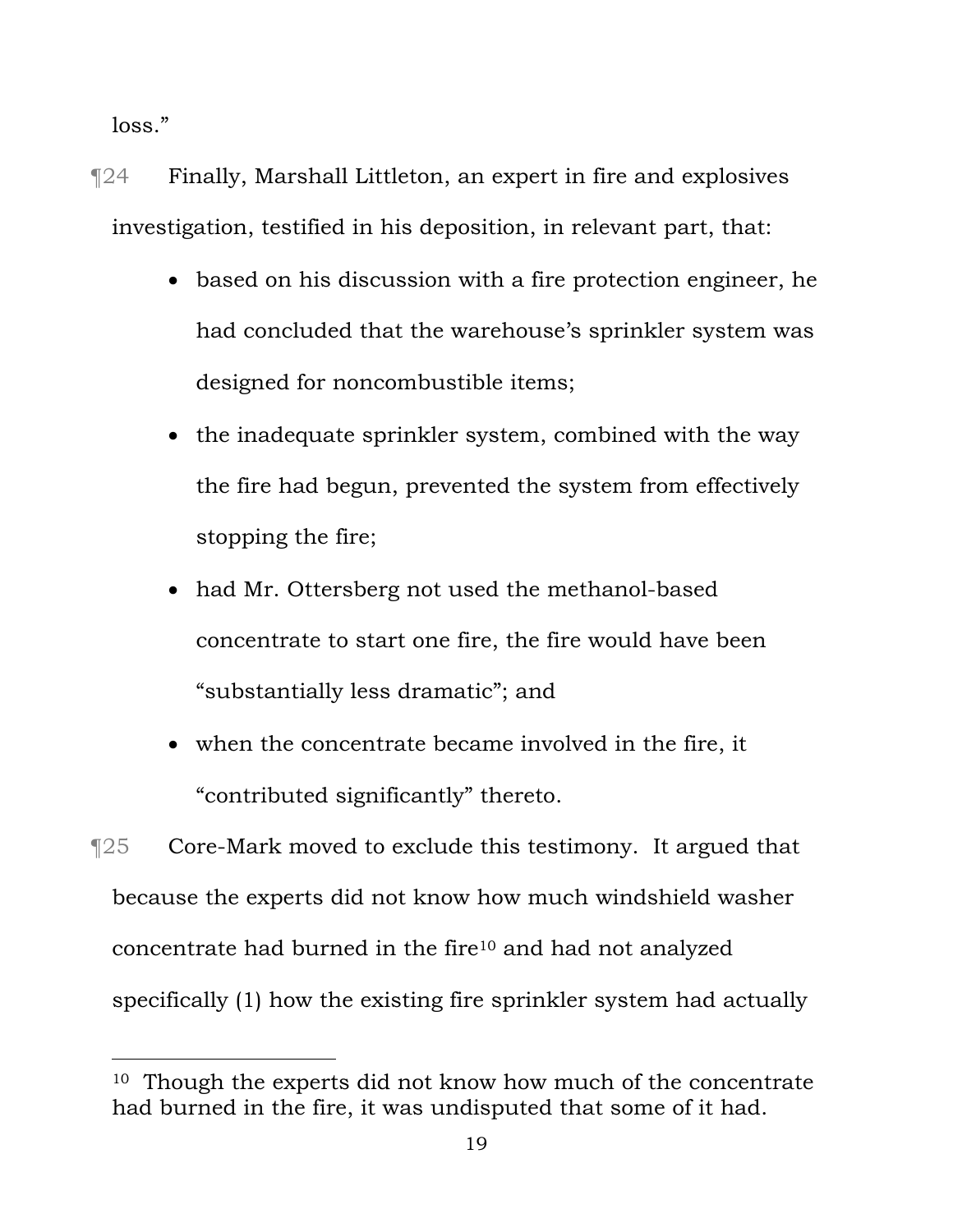functioned during the fire or (2) whether an upgraded system would have produced a different result, the experts could not establish the allegedly necessary causal connection between the volume of the concentrate and the spread of the fire. Sonitrol responded that it did not have the burden of proving causation and that the testimony was admissible to show that the extent of the damages suffered was not reasonably foreseeable.

¶26 The district court excluded the testimony, concluding that it was "irrelevant and unreliable" and unsupported "by a scientific and/or technical analysis which supports opinions regarding the effect an upgraded fire sprinkler system or the effect that code violations would have had on the spread of the fire inside the warehouse."

## 2. Analysis

**The Text** 702 governs the admissibility of expert testimony. It provides: "If scientific, technical, or other specialized knowledge will assist the trier of fact to understand the evidence or to determine a fact in issue, a witness qualified as an expert by knowledge, skill, experience, training, or education, may testify thereto in the form of an opinion or otherwise."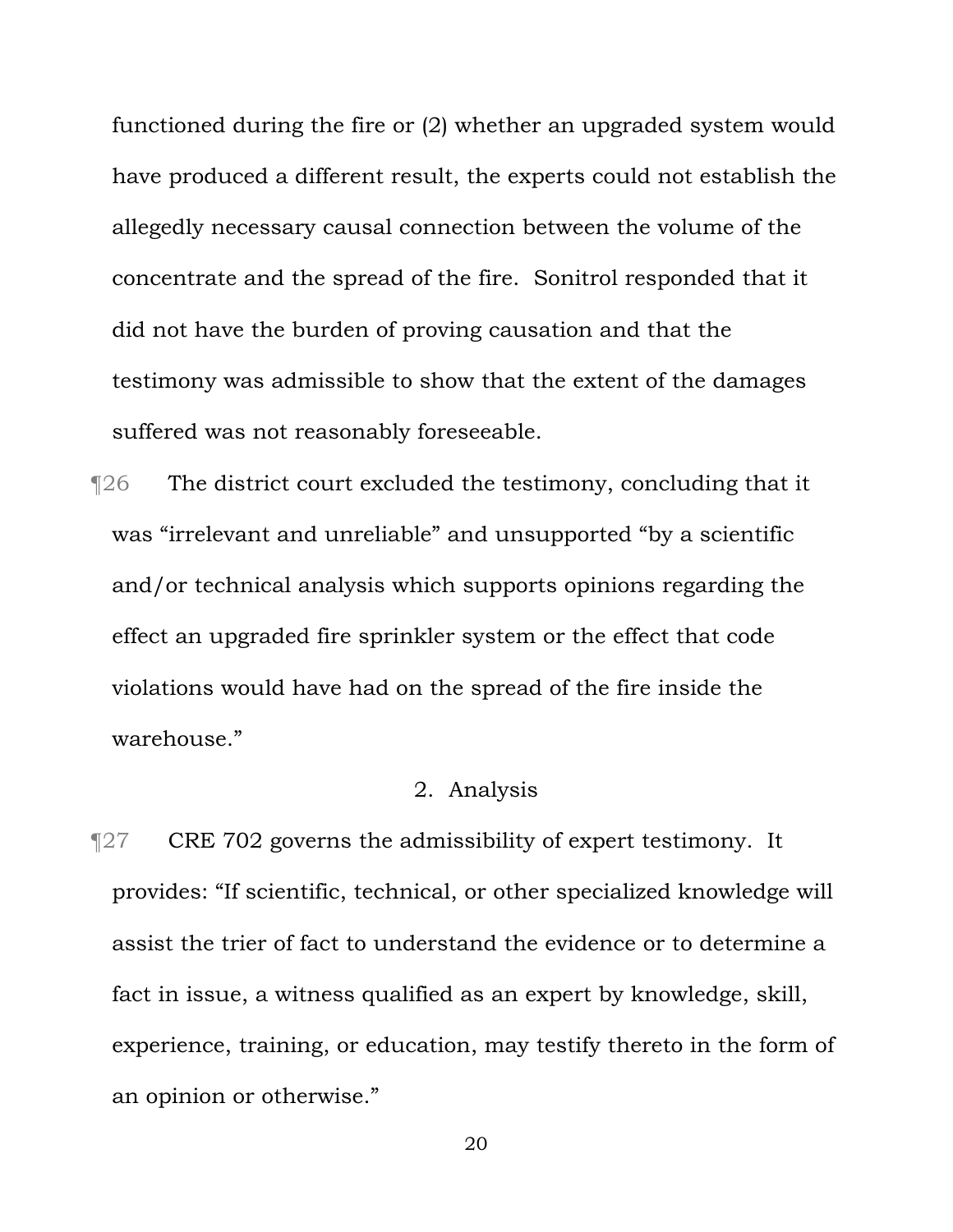¶28 To be admissible under CRE 702, expert testimony must be both reliable and relevant. *Estate of Ford v. Eicher*, 250 P.3d 262, 266 (Colo. 2011). To determine whether testimony meets these requirements, the court must consider whether: (1) the scientific, technical, or specialized principles underlying the testimony are reasonably reliable; (2) the expert is qualified to opine to the matter; (3) the expert testimony will be helpful to the jury; and (4) the probative value of the evidence is substantially outweighed by the danger of unfair prejudice. *Id.*; *accord People v. Rector*, 248 P.3d 1196, 1200 (Colo. 2011). An expert need not testify with certainty on a matter for his testimony to be admissible; rather, "the fact . . . the witness cannot support his or her opinion with certainty goes only to the weight to be given to the opinion and not to its admissibility." *Schultz v. Wells*, 13 P.3d 846, 853 (Colo. App. 2000); *accord Schuessler v. Wolter*, 2012 COA 86, ¶ 73.

¶29 We review the district court's decision not to admit expert testimony for an abuse of discretion. *See Rector*, 248 P.3d at 1200; *Antolovich v. Brown Grp. Retail, Inc.*, 183 P.3d 582, 596 (Colo. App. 2007). We will not disturb the decision unless it is manifestly erroneous or based on an incorrect legal standard. *See Estate of*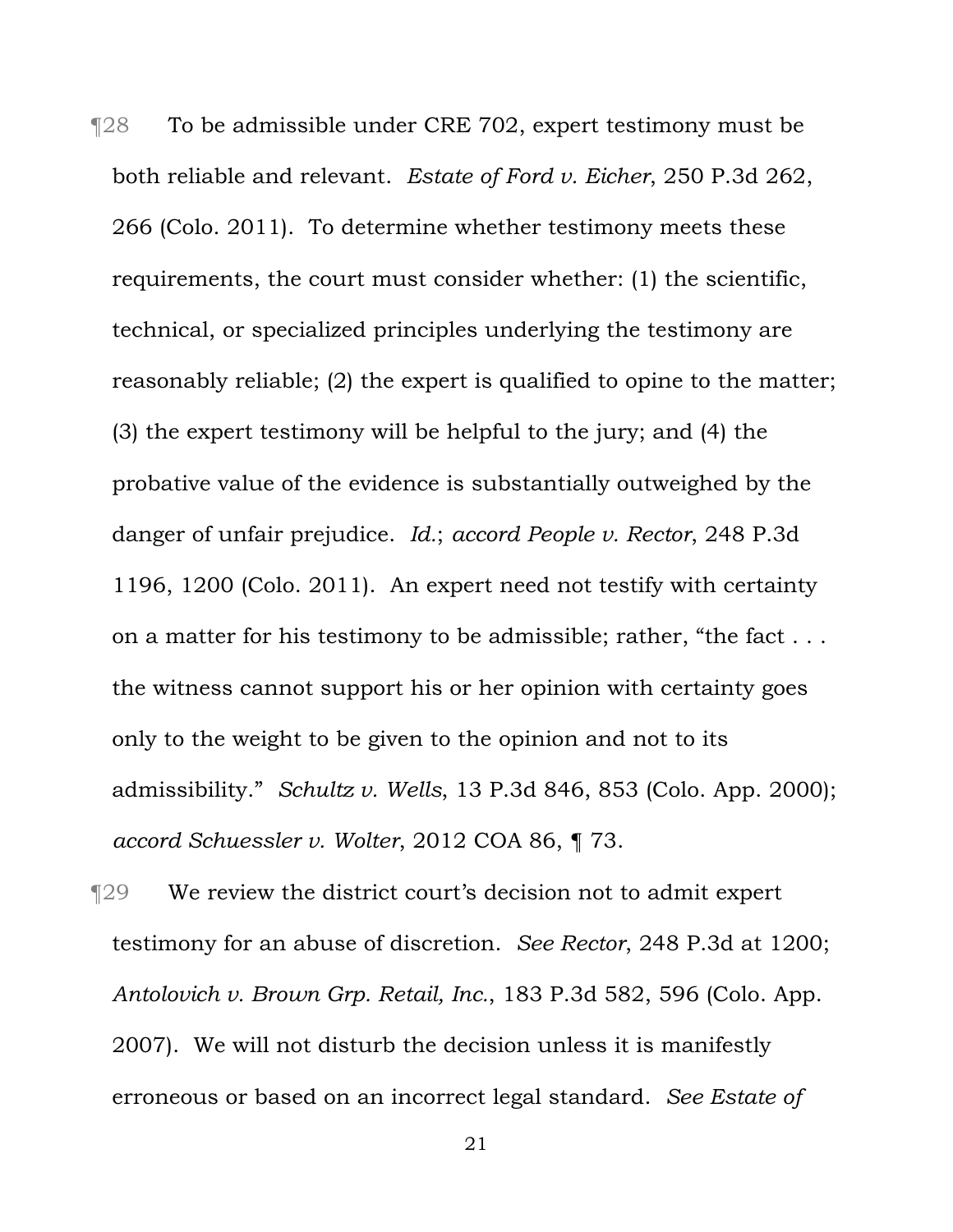*Ford v. Eicher*, 220 P.3d 939, 942 (Colo. App. 2008), *aff'd*, 250 P.3d 262 (Colo. 2011); *see also Luster v. Brinkman*, 205 P.3d 410, 414 (Colo. App. 2008). If we determine that the court abused its discretion, we will reverse only "if we can say 'with fair assurance' that the trial court's exclusion of that evidence 'substantially influenced the outcome of the case or impaired the basic fairness of the trial itself.'" *Bly v. Story*, 241 P.3d 529, 537 (Colo. 2010) (quoting in part *E-470 Pub. Highway Auth. v. 455 Co.*, 3 P.3d 18, 23 (Colo. 2000)); *see* CRE 103(a); C.R.C.P. 61 (an error is harmless, and does not require reversal, unless it affects the parties' substantial rights).

- a. The District Court Abused Its Discretion by Excluding the Testimony
- ¶30 We conclude that the experts' testimony was relevant and admissible on the issue of damages.
- ¶31 Contract damages are recoverable only to the extent they "were the foreseeable result of a breach at the time the contract was made." *Giampapa*, 64 P.3d at 240. Although the test is an objective one, if the defendant did not have a reason to foresee that a particular loss was the probable result of a breach at the time of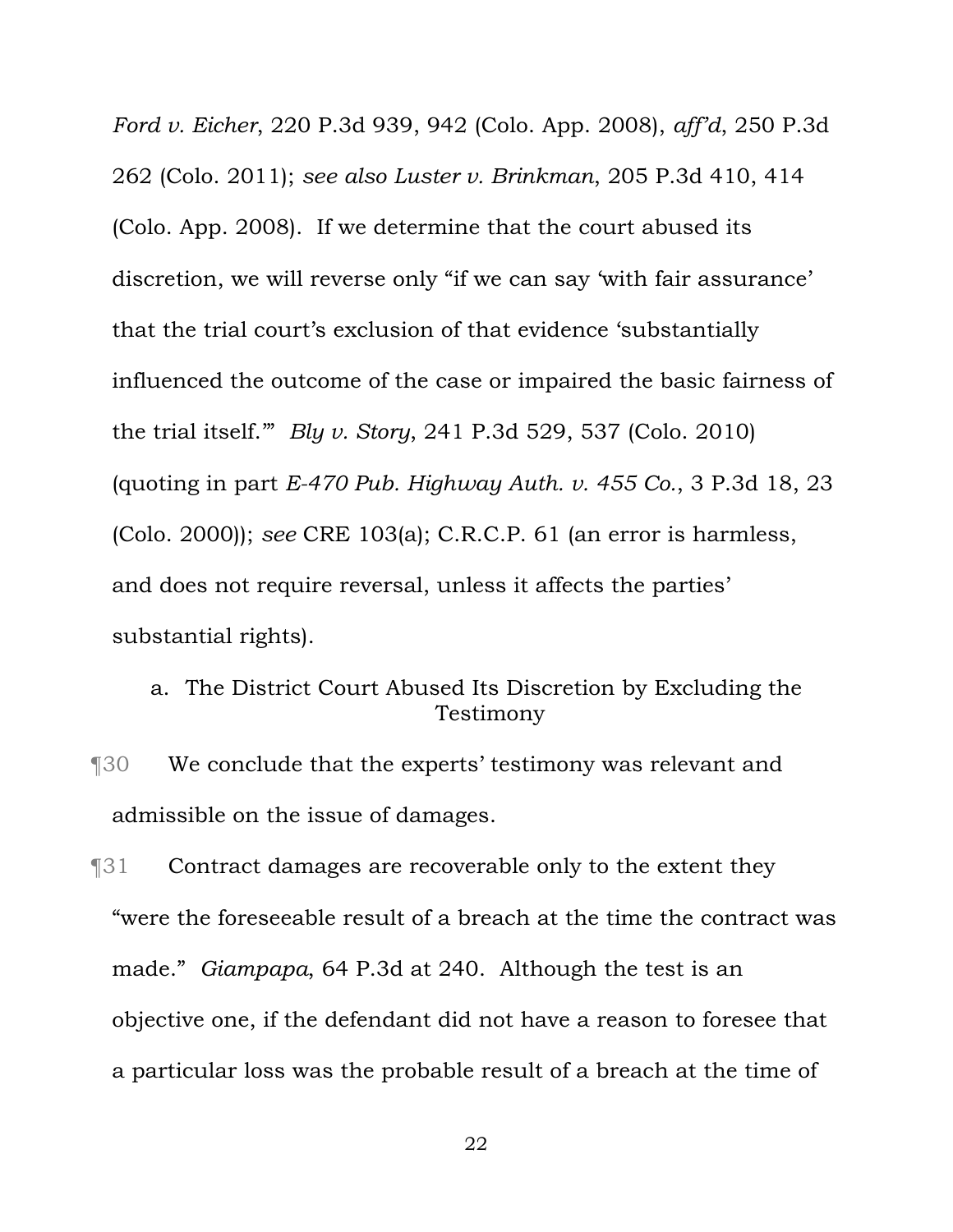contracting, "[t]he mere circumstance that some loss was foreseeable, or even that some loss of the same general kind was foreseeable" does not make the defendant liable for the portion of the loss that was not foreseeable. Restatement (Second) of Contracts § 351 cmt. a (1981). The defendant must have had a reason to foresee both the type and the general magnitude of damages. *Landmark Land Co., Inc. v. F.D.I.C.*, 256 F.3d 1365, 1378 (Fed. Cir. 2001); 11 Joseph M. Perillo, *Corbin on Contracts* § 56.7, at 108 (rev. ed. 2005).

¶32 We assume that Sonitrol could have foreseen that if it failed to detect a break-in at the warehouse, a burglar could start a fire. However, the jury should have been able to consider Sonitrol's proffered expert testimony relating to whether Sonitrol could have foreseen that the fire set by Mr. Ottersberg would prove so calamitous due to the alleged code violations. *Cf. Sunnyland Farms, Inc. v. Cent. New Mexico Elec. Coop., Inc.*, 255 P.3d 324, 346 (N.M. Ct. App. 2011) (*cert. granted* May 17, 2011) (the trial court's refusal to reduce contract damages was not sustainable when it was clear the court believed that the plaintiff should have avoided or mitigated against the spread and magnitude of the fire).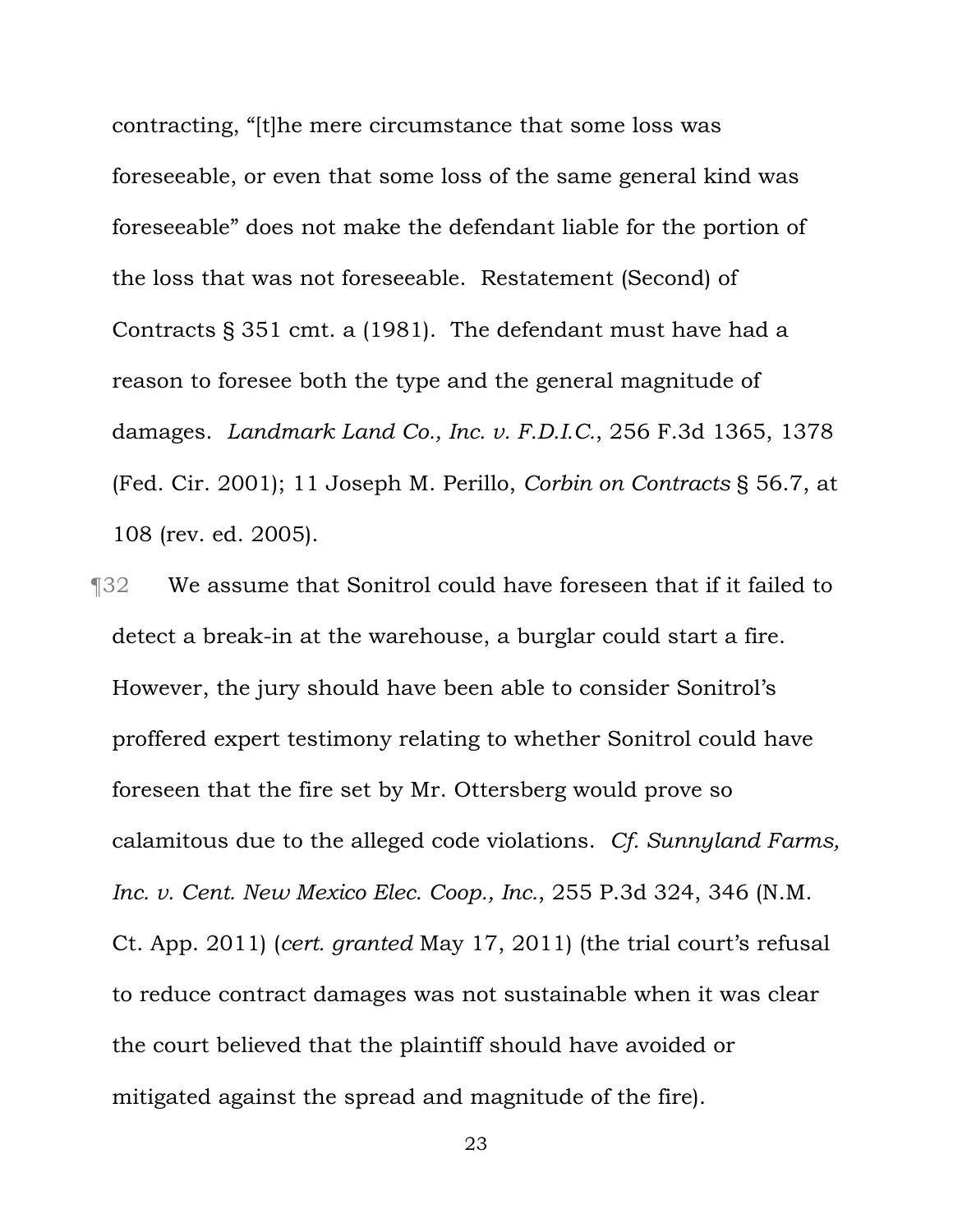¶33 Further, the proffered testimony supported Sonitrol's theory that its conduct was not the cause of all the damages Core-Mark claimed. In this regard, the district court incorrectly assumed that, to be admissible, the testimony at issue had to include an analysis of how the alleged code violations actually impacted the spread of the fire or precisely how the result would have differed under a compliant suppression system. Such a conclusive analysis is not required of expert testimony; rather, it is sufficient that the testimony permits the jury to infer the proposition for which it is offered. *See People v. Ramirez*, 155 P.3d 371, 381-82 (Colo. 2007); *Hartford Fire Ins. Co. v. Pub. Serv. Co.*, 676 P.2d 25, 29 (Colo. App. 1983); *see also Wackman v. Rubsamen*, 602 F.3d 391, 400 (5th Cir. 2010); *DiCosolo v. Janssen Pharm., Inc.*, 951 N.E.2d 1238, 1249-50 (Ill. App. Ct. 2011). Here, though further explanation might have been more helpful to the jury, the jury could have inferred from the experts' testimony that storing more than twenty-five times the permissible amount of flammable liquid without taking appropriate precautionary measures resulted in the fire causing more damage than it would have otherwise – in short, that Sonitrol was not responsible for all the damages plaintiffs sought. *See Ramirez*, 155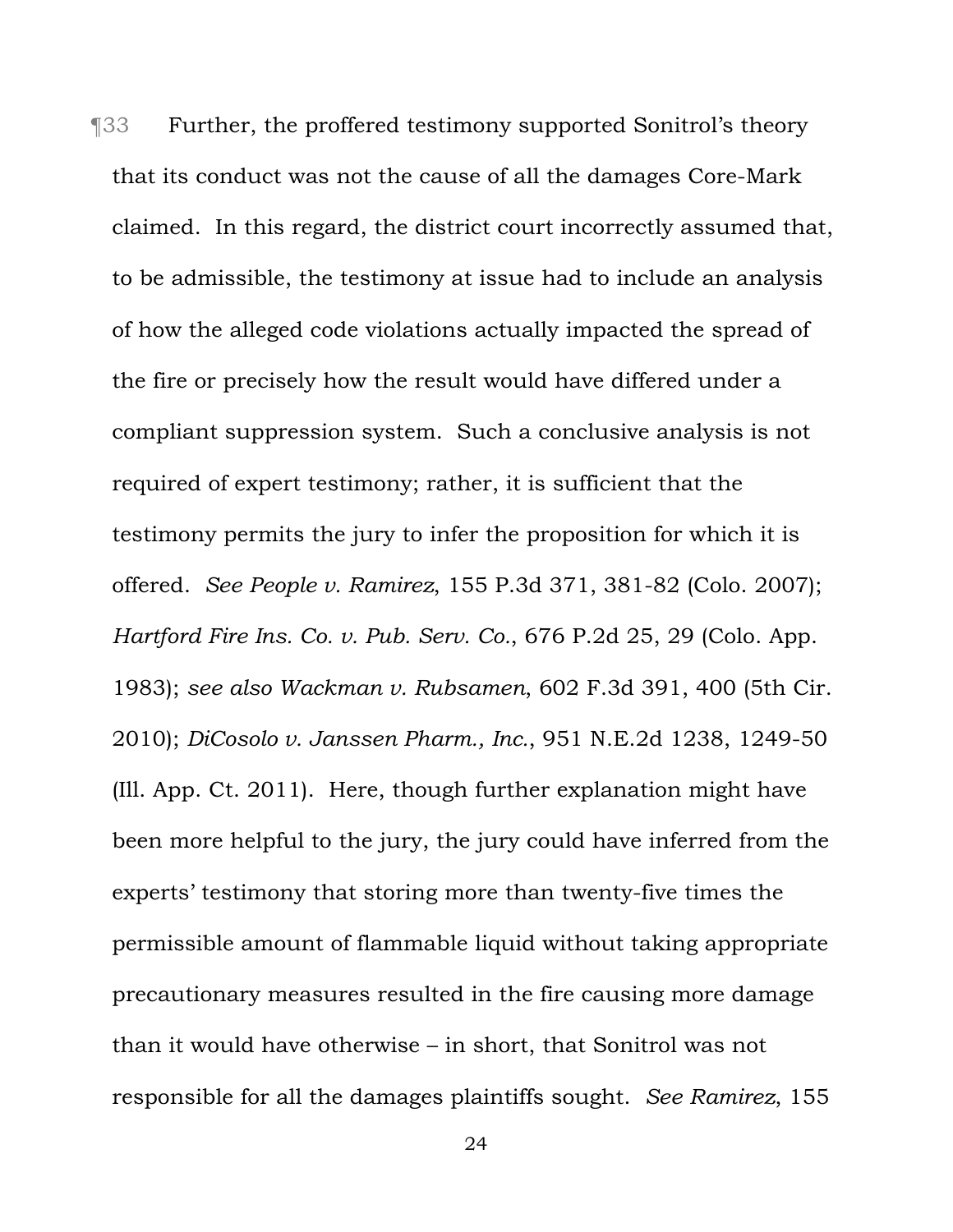P.3d at 381-82; *cf. Nguyen v. Uniflex Corp.*, 440 S.E.2d 887, 889 (S.C. Ct. App. 1994) (though there was "no evidence that the manner in which the chemicals were stored constituted the proximate cause of the fire, nevertheless, the jury may have premised its finding of negligence on its determination that the city ordinances relating to fire safety had been violated and their violation was the proximate cause of the fire"). Any doubts about the extent to which the code violations contributed to the fire's spread would have been "sufficiently addressed by vigorous crossexamination [and] presentation of contrary evidence, . . . rather than exclusion." *Estate of Ford*, 250 P.3d at 266; *see Daubert v. Merrell Dow Pharm., Inc.*, 509 U.S. 579, 596 (1993).

¶34 The court also suggested that the experts were required to have performed a scientific or technical analysis for their testimony to be admissible. But an expert need only possess some specialized knowledge that would be helpful to the jury. Here, that knowledge concerned the applicable fire and building codes and fire safety recommendations. *See* CRE 702; *Gresham v. Petro Stopping Ctrs., LP*, 2011 WL 1042705, \*4 (D. Nev. No. 3:09-cv-00034-RCJ-VPC, Mar. 18, 2011) (unpublished order) ("expert opinion need not be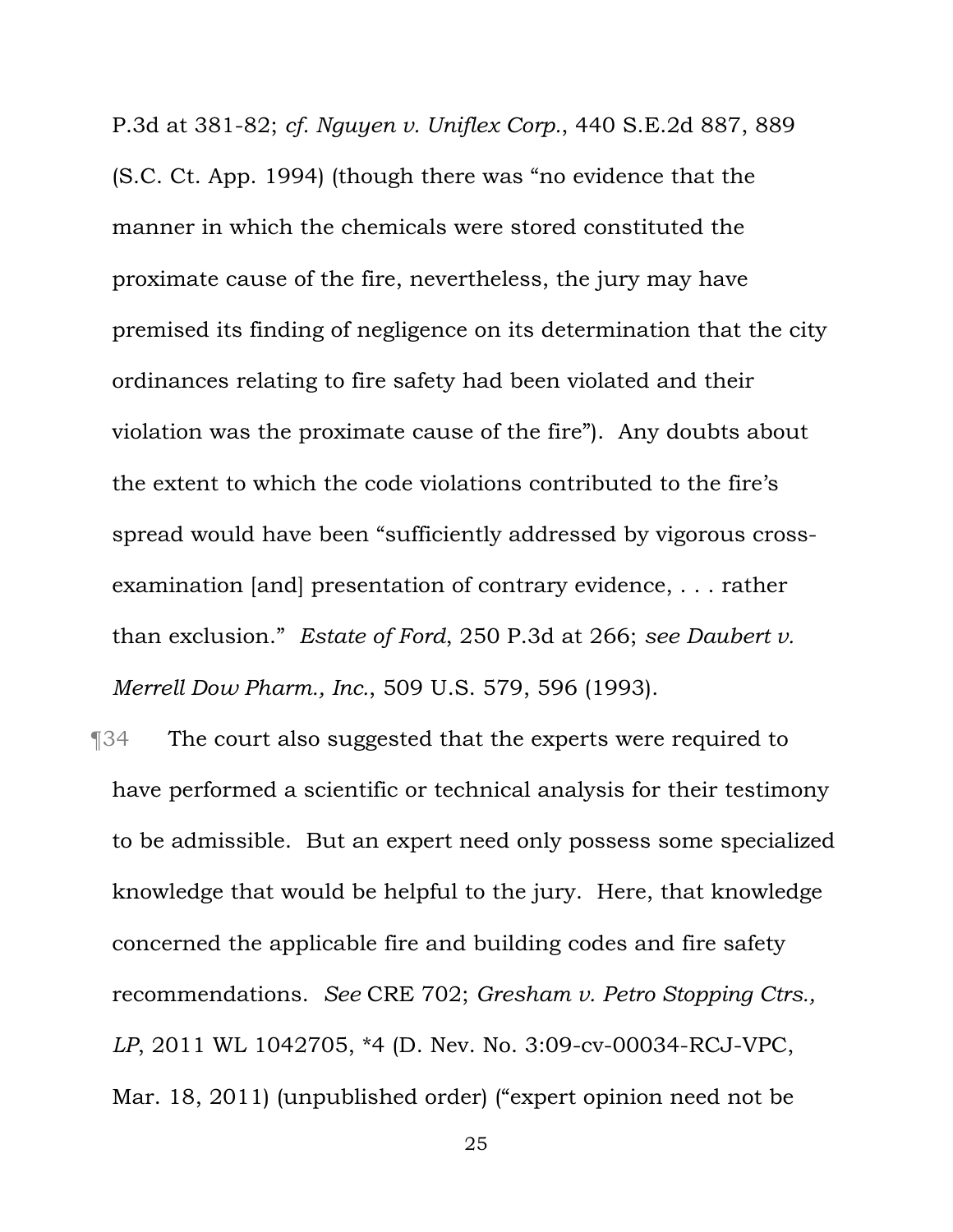based on scientific expertise"); *Ji v. Bose Corp.*, 538 F. Supp. 2d 354, 357 (D. Mass. 2008) (specialized knowledge need not be scientific or technical); *see also People v. Davis*, 2012 COA 56, ¶¶ 43-47 (police detective's expert testimony concerning gang hierarchy, communication methods, and ideology was admissible specialized knowledge).

¶35 Therefore, we conclude that the district court abused its discretion by excluding Sonitrol's experts' testimony.

b. The Error Was Not Harmless

- ¶36 We further conclude that the court's erroneous exclusion of the testimony was not harmless.
- ¶37 The court precluded Sonitrol from presenting expert testimony that Core-Mark had violated the fire code by storing so much flammable liquid at the warehouse and that the safety measures in place at the warehouse did not comply with building and fire codes for the amount of concentrate stored there. Core-Mark's witnesses, however, were allowed to testify that:
	- there were no code provisions governing storage of hazardous materials at the warehouse;
	- the warehouse had not been in violation of the fire code in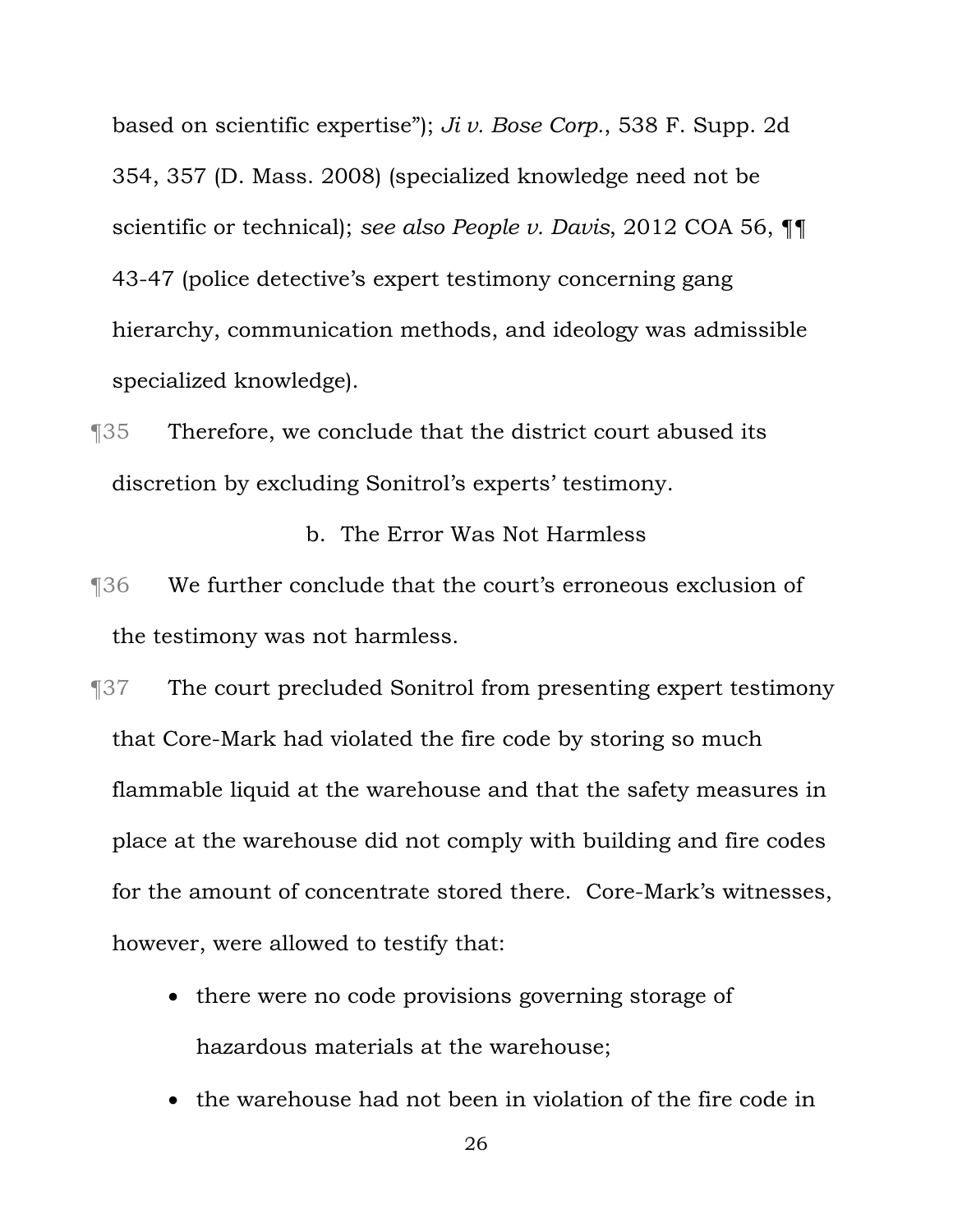any way that was significant with respect to the fire;

- the sprinkler system complied with code requirements;
- any flammable materials were stored in a manner consistent with the fire and building codes; and
- it was foreseeable that a forced entry into the warehouse could have led to the entire warehouse burning down.

¶38 Core-Mark's counsel reiterated in closing argument that one of Core-Mark's witnesses had testified that "Core-Mark complied with all of the building and fire codes," and emphasized that "it's significant that there's not anyone [who is not a former Sonitrol employee] who has testified on behalf of Sonitrol."11

¶39 In effect, the court did not allow the jury to hear testimony rebutting that of Core-Mark's witnesses on issues central to the determination of damages. Because the jury could have inferred from Sonitrol's experts' testimony that the loss from the fire would have been substantially less had Core-Mark or the warehouse owner complied with the alleged code requirements, we can say

<sup>11</sup> At oral argument, Core-Mark's counsel suggested that its witnesses' testimony on this subject was irrelevant, and therefore testimony on the issue from Sonitrol's witnesses could not have been relevant. But Core-Mark did not take that position in the district court or in its briefs on appeal.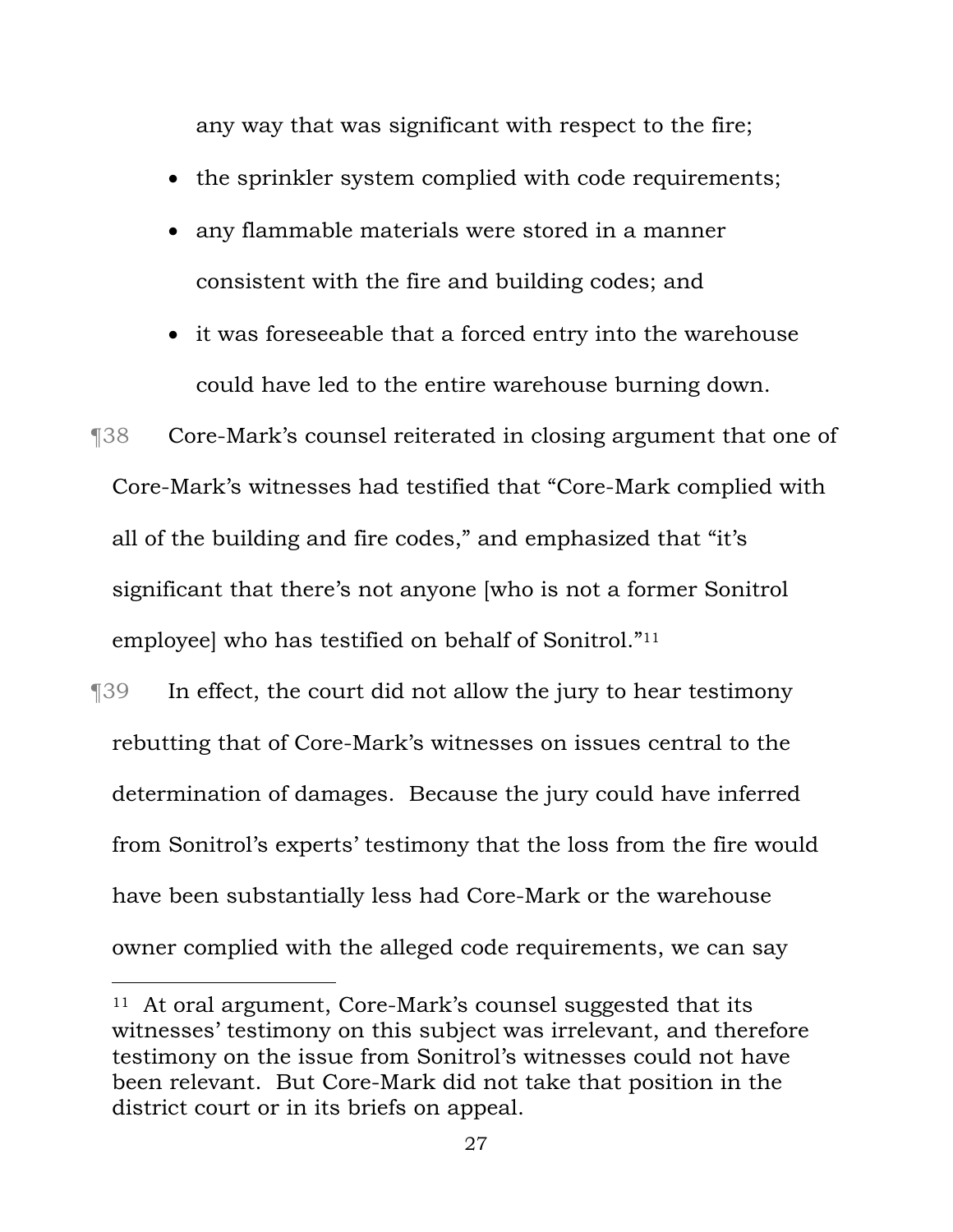with fair assurance that the court's exclusion of the testimony substantially influenced the outcome, at least as to damages. *See Bly*, 241 P.3d at 537; *Estate of Ford*, 220 P.3d at 947 (exclusion of expert testimony was not harmless because it concerned the likely cause of the claimed injury and opposing counsel pointed out in closing argument that no defense witness had offered an alternative theory of causation).<sup>12</sup>

¶40 Therefore, we reverse the judgment as to damages and remand the case for a new trial on damages in which Sonitrol may present its expert testimony. We also vacate the costs award associated with the judgment.

C. Designation of Nonparty at Fault

¶41 Sonitrol contends that the district court erred by ruling that it could not designate Mr. Ottersberg as a nonparty at fault under section 13-21-111.5, C.R.S. 2011. We address this contention

i

<sup>12</sup> Core-Mark and the Insurers contend that excluding the testimony was harmless error because Mr. Ottersberg testified that he would have purchased gasoline to start the fire if the concentrate had not been available. But that testimony was wholly irrelevant to the issue of the extent of the impact Core-Mark's alleged code violations might have had on the amount of damages the fire caused. And, in any event, we cannot assume that the jury believed Mr. Ottersberg.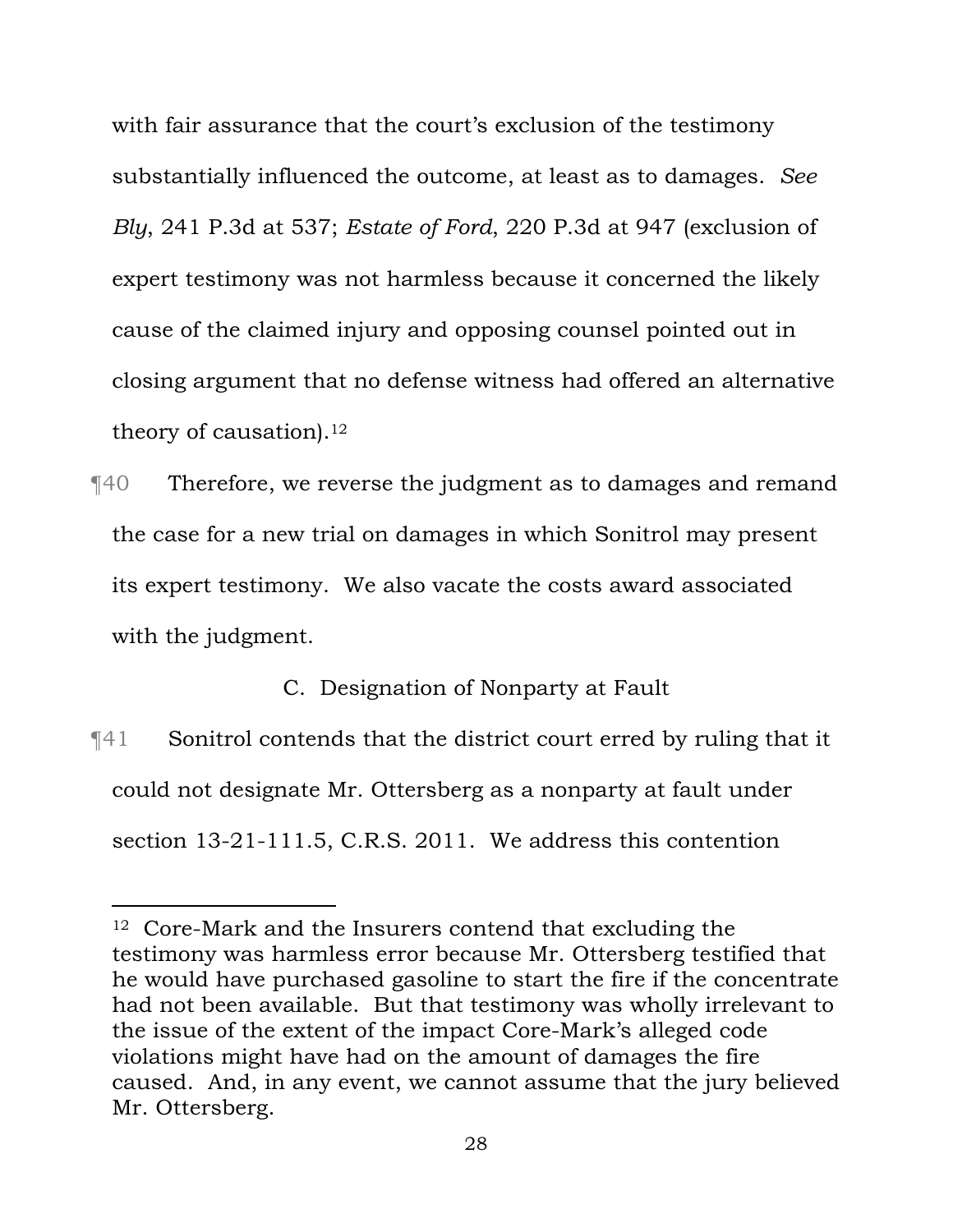because it affects Sonitrol's potential liability on remand.

- ¶42 Sonitrol's contention presents a question of statutory interpretation. We review such a question de novo. *Hassler v. Account Brokers of Larimer Cnty., Inc.*, 2012 CO 24, ¶ 15.
- ¶43 In interpreting a statute, our primary goals are to discern and give effect to the General Assembly's intent. *Id.*; *L & R Exploration Venture v. Grynberg*, 271 P.3d 530, 533 (Colo. App. 2011). We first look to the statutory language, giving the words and phrases used therein their plain and ordinary meanings. *Hassler*, ¶ 15; *L & R Exploration Venture*, 271 P.3d at 533. We read the language in the dual contexts of the statute as a whole and the comprehensive statutory scheme, giving consistent, harmonious, and sensible effect to all of the statute's parts. *Jefferson Cnty. Bd. of Equalization v. Gerganoff*, 241 P.3d 932, 935 (Colo. 2010); *BP Am. Prod. Co. v. Patterson*, 185 P.3d 811, 813 (Colo. 2008). After doing this, if we determine that the statute is not ambiguous, we enforce it as written and do not resort to other rules of statutory construction. *Denver Post Corp. v. Ritter*, 255 P.3d 1083, 1089 (Colo. 2011); *Carruthers v. Carrier Access Corp.*, 251 P.3d 1199, 1203 (Colo. App. 2010).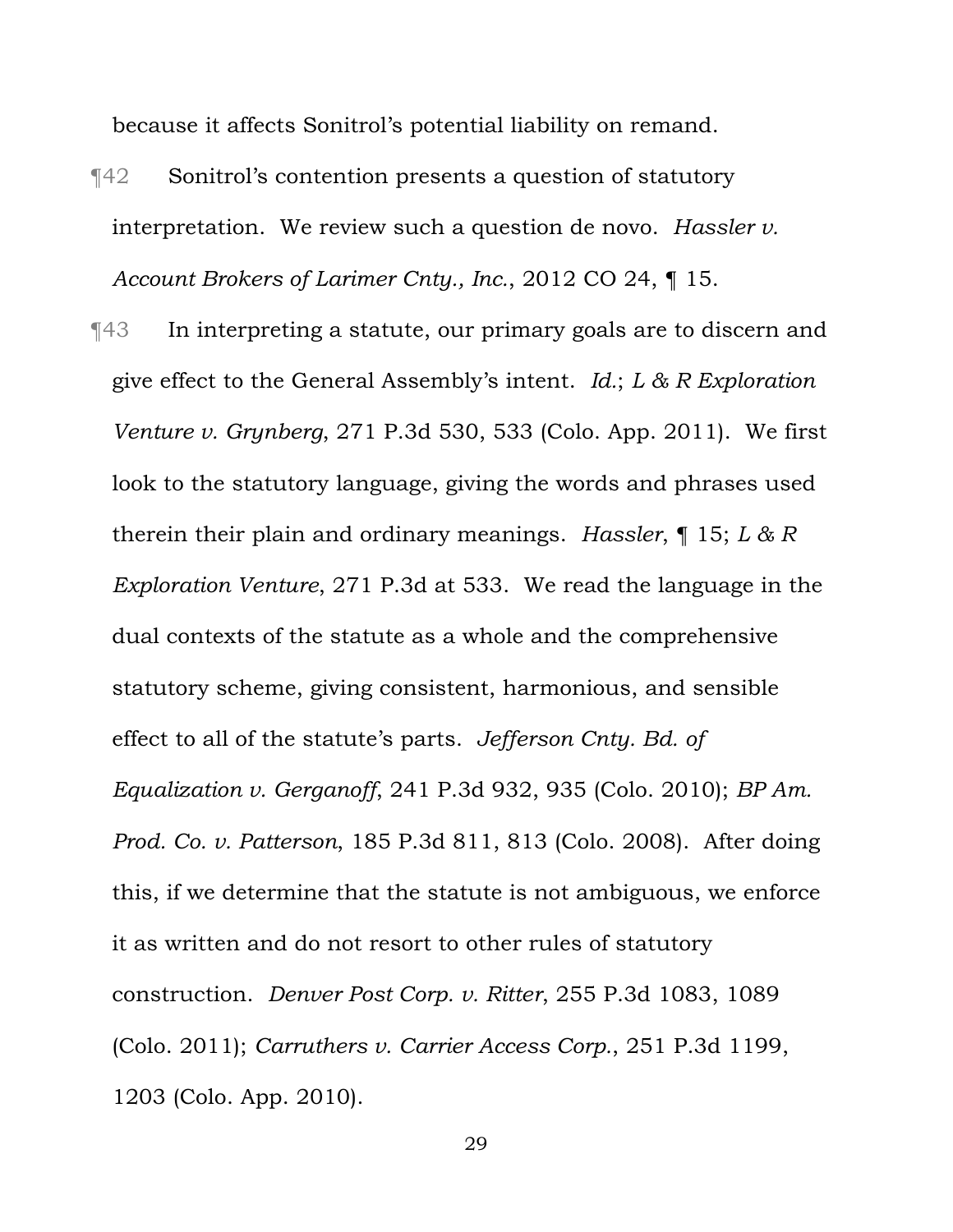# ¶44 Section 13-21-111.5 addresses pro rata liability of defendants

in civil actions. It provides, in relevant part:

(1) In an action brought as a result of a death or an injury to person or property, no defendant shall be liable for an amount greater than that represented by the degree or percentage of the negligence or fault attributable to such defendant that produced the claimed injury, death, damage, or loss, except as provided in subsection (4) of this section.

. . . .

(3)(a) Any provision of the law to the contrary notwithstanding, the finder of fact in a civil action may consider the degree or percentage of negligence or fault of a person not a party to the action . . . in determining the degree or percentage of negligence or fault of those persons who are parties to such action. . . .

. . . .

(4) Joint liability shall be imposed on two or more persons who consciously conspire and deliberately pursue a common plan or design to commit a tortious act. . . .

¶45 Before trial, Sonitrol moved to allow the jury to apportion

liability to Mr. Ottersberg as a nonparty at fault under section 13-

21-111.5(3). The district court denied the motion, reasoning in part

that though the phrase "negligence or fault" in subsections (1) and

(3) establishes that the statute does not apply to negligence actions

alone, subsection (4)'s reference to a "tortious act" indicates that the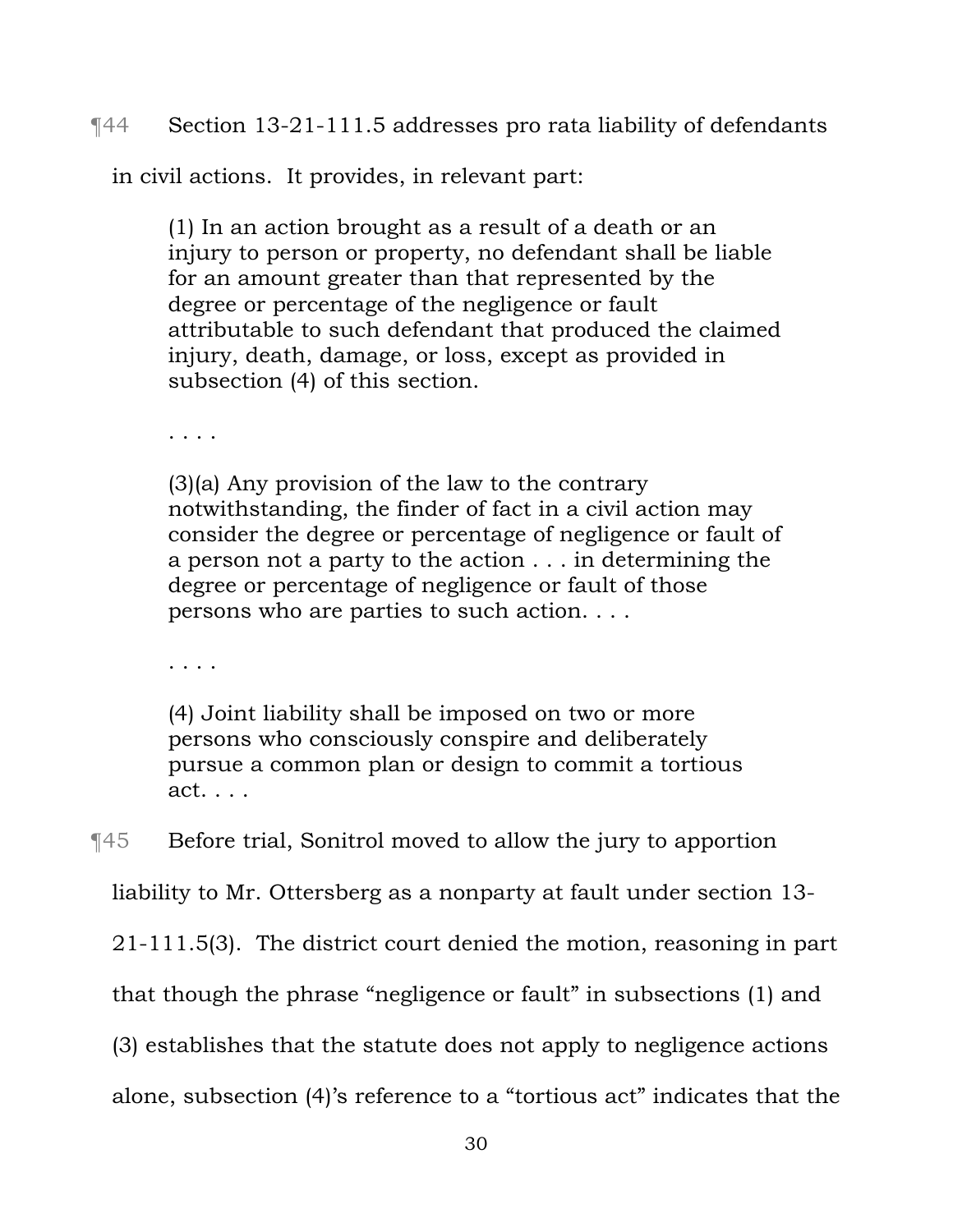section permits apportionment of liability only to a nonparty at fault in a tort action.

¶46 We agree with the district court's conclusion.

¶47 We observe initially that section 13-21-111.5 applies only to "an action brought as a result of a death or an injury to person or property." § 13-21-111.5(1). In interpreting similar language in another damages statute, the supreme court has held that the phrase "for a wrong done to the person, or to personal or real property" refers to tortious conduct. *Mortg. Fin., Inc. v. Podleski*, 742 P.2d 900, 902 (Colo. 1987) (interpreting section 13-21- 102(1)(a), C.R.S. 2011 (relating to exemplary damages)); *see also* § 13-21-111.6, C.R.S. 2011 (governing reduction of damages for collateral source payments in "any action . . . to recover damages for a tort resulting in death or injury to person or property"); *cf.* § 13-17-201, C.R.S. 2011 (addressing the award of attorney fees in "all actions brought as a result of a death or an injury to person or property occasioned by the tort of any other person"). Consistently applying this interpretation, we read section 13-21-111.5 as also limited to tort actions. *See Stoorman v. Greenwood Trust Co.*, 908 P.2d 133, 135 (Colo. 1995) ("Generally, similar language should be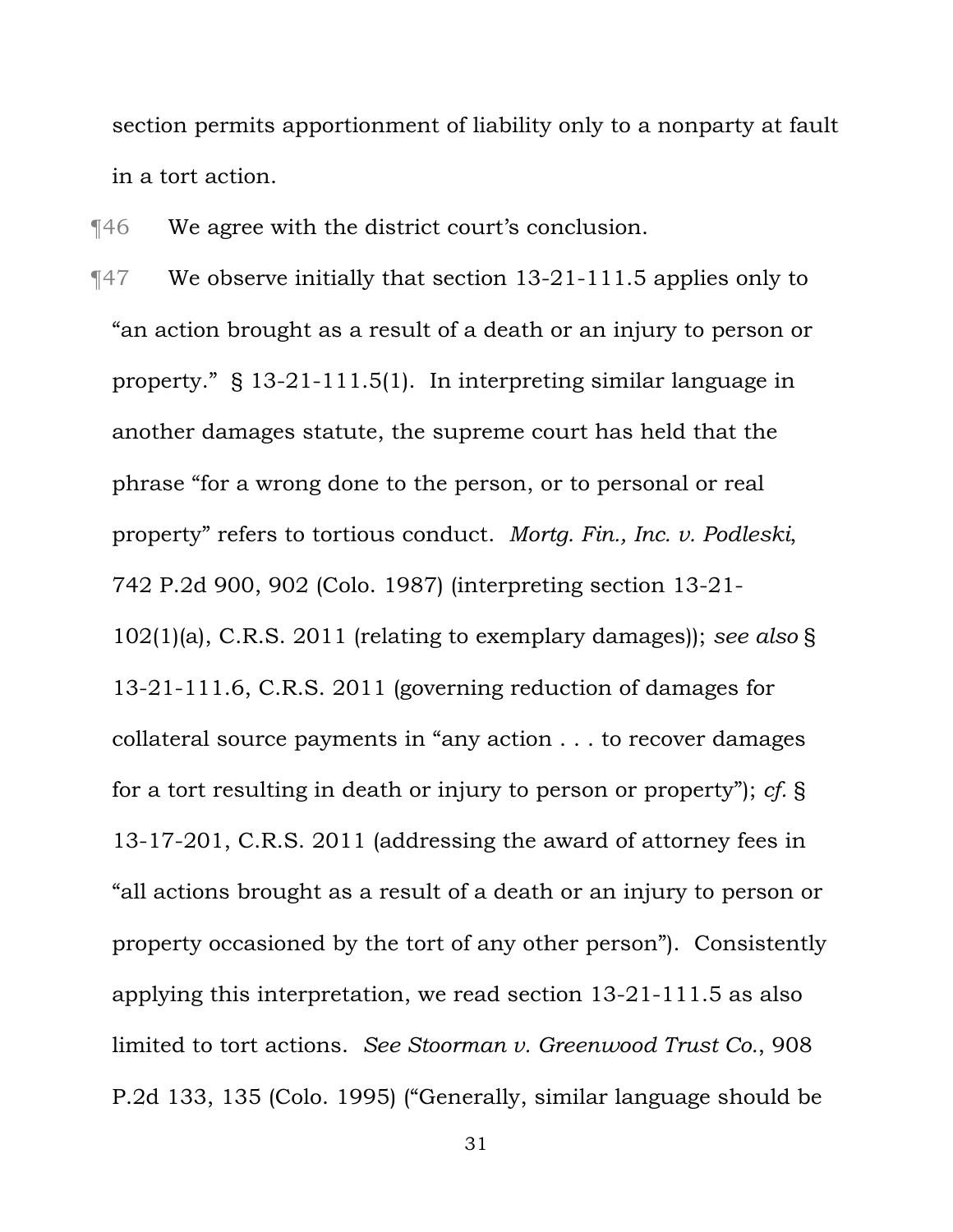interpreted in the same manner . . . .").

¶48 Further, as the district court recognized, the supreme court has interpreted the term "tortious act" in subsection 13-21-111.5(4) to "include[] any conduct *other than breach of contract* that constitutes a civil wrong and causes injury or damages." *Resolution Trust Corp. v. Heiserman*, 898 P.2d 1049, 1055 (Colo. 1995) (emphasis added). Sonitrol contends that subsection (4) has no bearing on the interpretation of subsections (1) or (3) in this case. But in *Resolution Trust*, the supreme court rejected a party's argument that "the term 'tortious act' must mean something other than the phrase 'negligence or fault,'" the phrase used in subsections (1) and (3). *Id.* at 1056. Later, the court said that it had held in *Resolution Trust* that "'tortious act' did include *'*negligence or fault,' . . . [thereby] implicitly equat[ing] 'negligence or fault' with negligent and intentional acts." *Slack v. Farmers Ins. Exchange*, 5 P.3d 280, 286 (Colo. 2000); *see also Redden v. SCI Colo. Funeral Servs., Inc.*, 38 P.3d 75, 80 (Colo. 2001) ("Fault is broader than negligence, including, for example, intentional torts . . . ."). Consequently, the holdings in *Resolution Trust* and *Slack* suggest that because a breach of contract is not a tortious act, such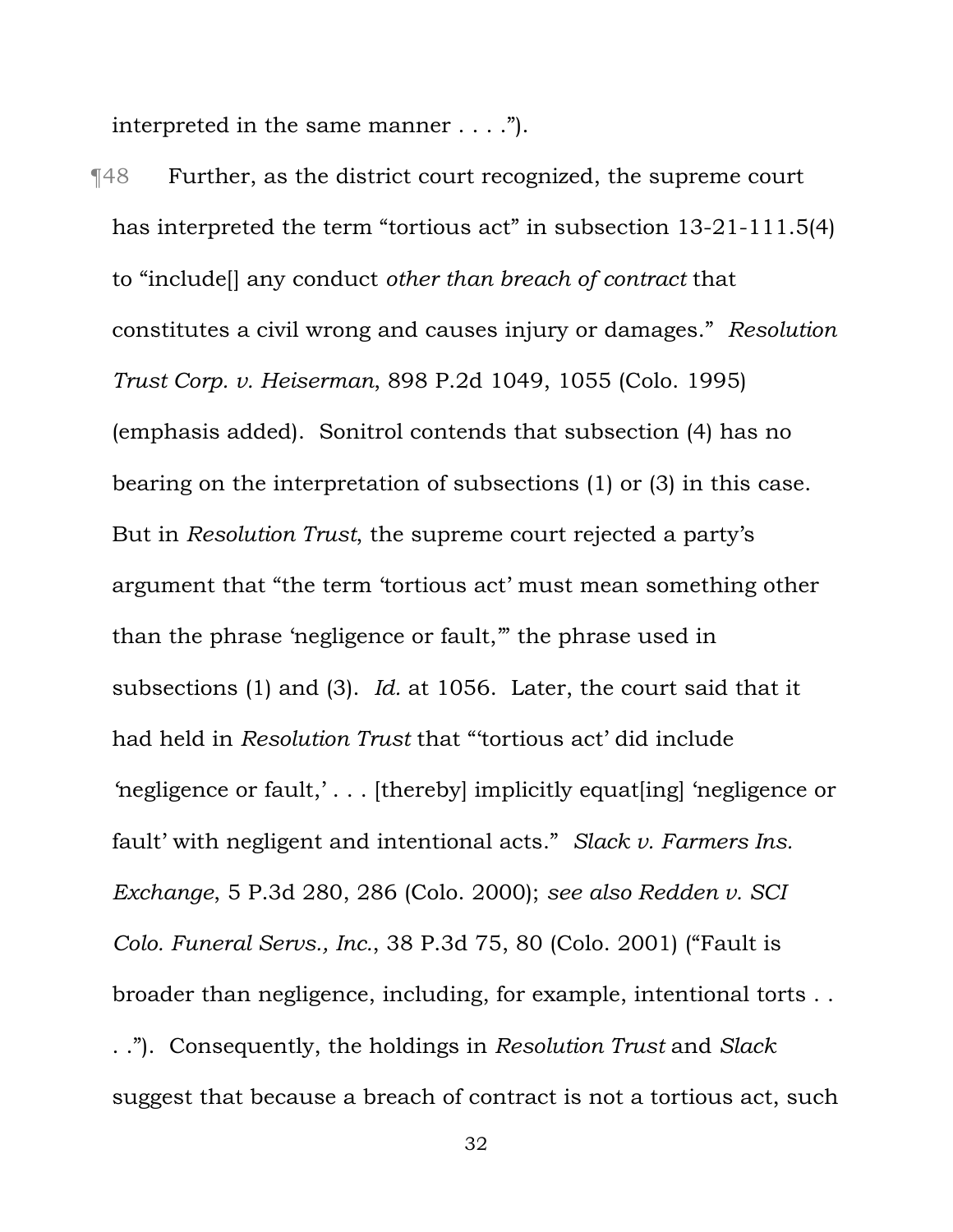a breach does not fall within the meaning of "fault" as used in subsections (1) and (3). *Cf. Fidelity & Deposit Co. of Maryland v. Bondwriter Sw., Inc.*, 263 P.3d 633, 637 (Ariz. Ct. App. 2011) (comparative fault statute did not authorize apportionment of damages on contract claim); *Lesmeister v. Dilly*, 330 N.W.2d 95, 101 (Minn. 1983) (definition of fault in comparative fault statute was not intended to apply to contract cases in part because "contract law has never spoken in terms of fault; the contract measure of damages generally is based on recovery of the expectancy or benefit of the bargain").

¶49 Therefore, the district court did not err in ruling that Sonitrol could not designate Mr. Ottersberg as a nonparty at fault under section 13-21-111.5. *See Trustees of Colo. Laborers' Health & Welfare Trust Fund v. Am. Benefit Plan Adm'rs, Inc.*, 2005 WL 1661079, \*2 (D. Colo. No. 04-CV-02630-EWN-OES, July 14, 2005) (unpublished magistrate judge order) (section 13-21-111.5 does not apply to contract-based claims).13

<sup>13</sup> Because section 13-21-111.5 does not apply to the plaintiffs' breach of contract claims, we do not need to address Sonitrol's contention that the district court erred in ruling that Sonitrol could not designate Mr. Ottersberg as a nonparty at fault because he was